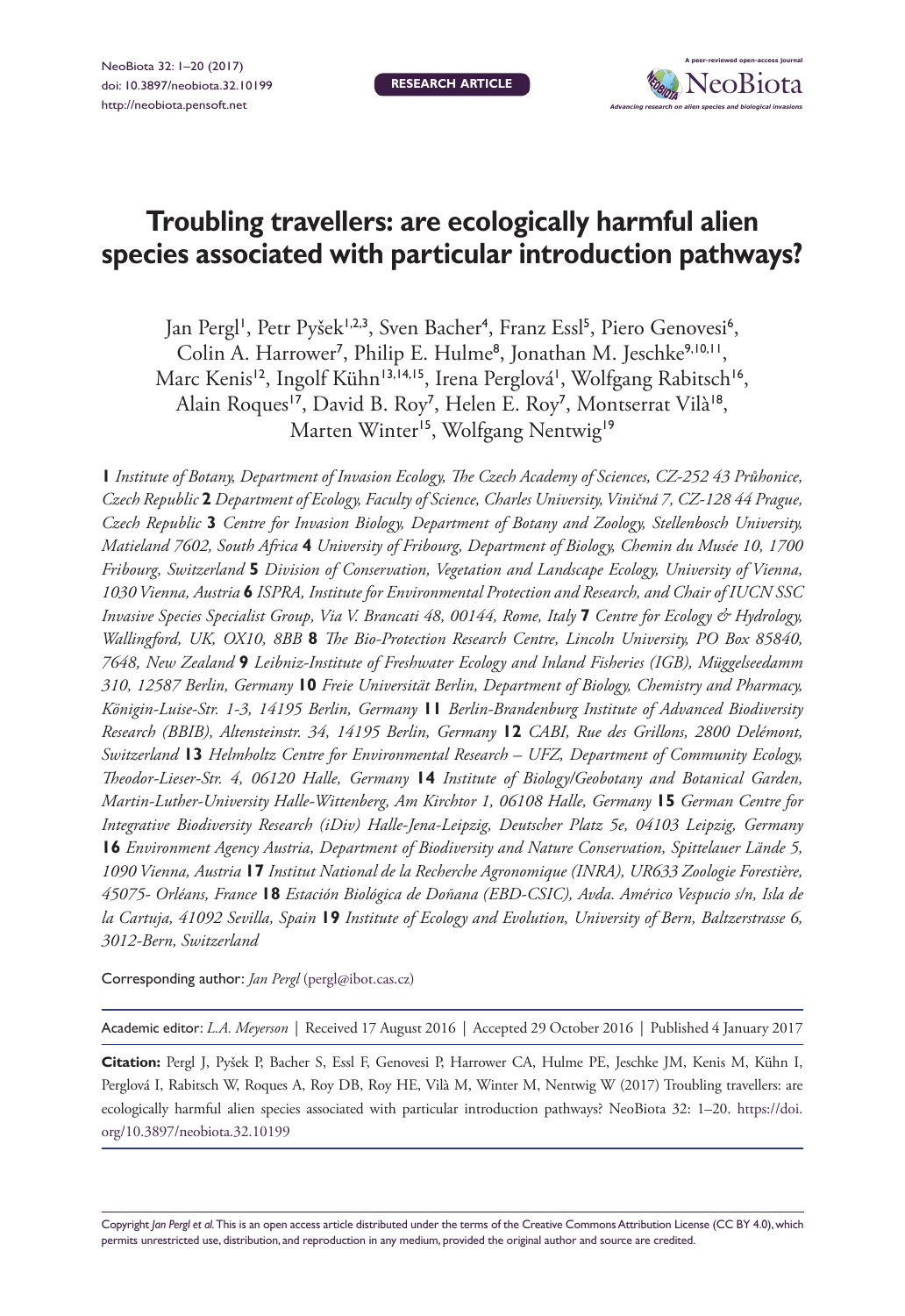#### **Abstract**

Prioritization of introduction pathways is seen as an important component of the management of biological invasions. We address whether established alien plants, mammals, freshwater fish and terrestrial invertebrates with known ecological impacts are associated with particular introduction pathways (release, escape, contaminant, stowaway, corridor and unaided). We used the information from the European alien species database DAISIE ([www.europe-aliens.org](http://www.europe-aliens.org)) supplemented by the EASIN catalogue (European Alien Species Information Network), and expert knowledge.

Plants introduced by the pathways release, corridor and unaided were disproportionately more likely to have ecological impacts than those introduced as contaminants. In contrast, impacts were not associated with particular introduction pathways for invertebrates, mammals or fish. Thus, while for plants management strategies should be targeted towards the appropriate pathways, for animals, management should focus on reducing the total number of taxa introduced, targeting those pathways responsible for high numbers of introductions. However, regardless of taxonomic group, having multiple introduction pathways increases the likelihood of the species having an ecological impact. This may simply reflect that species introduced by multiple pathways have high propagule pressure and so have a high probability of establishment. Clearly, patterns of invasion are determined by many interacting factors and management strategies should reflect this complexity.

#### **Keywords**

DAISIE, Europe, fish, ecological impact, introductions, invertebrates, mammals, pathways, plants

## **Introduction**

The management of individual introduction pathways, and corresponding vectors, of alien species is a potentially powerful strategy to prevent new species introductions and thus reduce both the future costs to society as well as negative impacts on biodiversity (Carlton and Ruiz 2005, Hulme 2009, Essl et al. 2015). Pathway management is primarily aimed at eliminating or diminishing the propagule pressure of alien species and reflects the common wisdom that prevention and early action are more cost-effective than managing invaders after they have become established (Leung et al. 2002, Kaiser and Burnett 2010). Information on the pathways of introduction is increasingly incorporated in alien species databases (e.g. IUCN ISSG Global Invasive Species Database, [www.issg.org/database,](http://www.issg.org/database) CABI Invasive Species Compendium, [www.cabi.org/isc](http://www.cabi.org/isc), and European Alien Species Information Network – EASIN, Katsanevakis et al. 2015) and country inventories (e.g. Kühn and Klotz 2003, García-Berthou et al. 2005, Nentwig 2007, Minchin et al. 2013, Roy et al. 2014). This provides an opportunity for comparative assessments of the role of pathways in biological invasions (Wilson et al. 2009, Bacon et al. 2012, 2014) and ultimately developing indicators based on trends in pathways (Rabitsch et al. 2016). This has led to a general framework for classifying pathways of introduction across taxa and environments that includes the identification of regulatory responsibilities (Hulme et al. 2008). A modified version of this general framework has recently been adopted by the UN Convention on Biological Diversity (CBD 2014). Some pathways are increasingly well studied, such as horticulture and forestry as a source for plant invasions (Mack and Erneberg 2002, Dehnen-Schmutz et al. 2007a,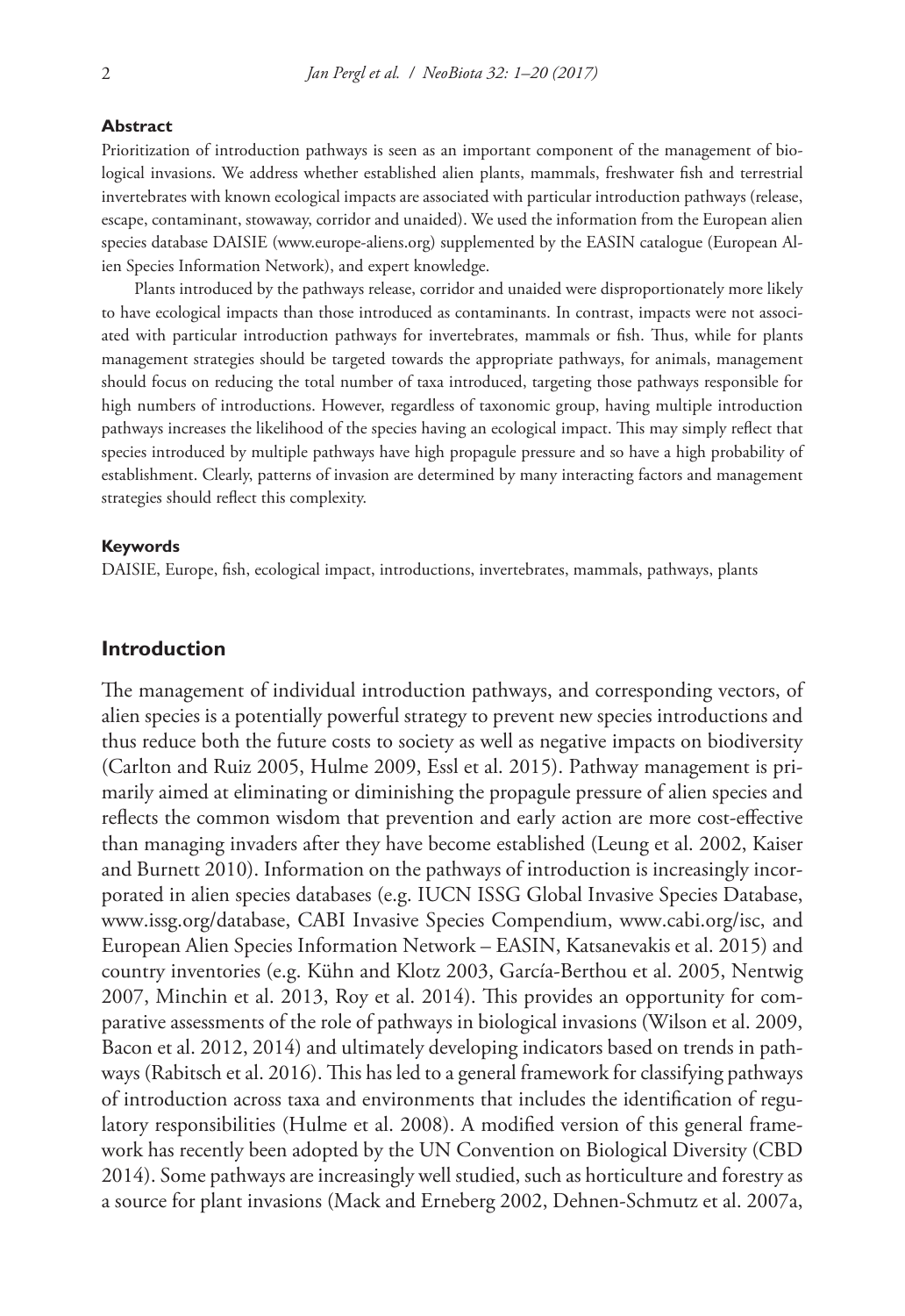b, Hanspach et al. 2008, Dawson et al. 2009, Pyšek et al. 2009, Essl et al. 2010, Smith et al. 2015, Pergl et al. 2016a, b), ballast water transport and aquaculture disseminating aquatic invaders (Galil et al. 2009, Mizrahi et al. 2015, Nuñes et al. 2015), live plants and plant products introducing pest insects and plant diseases (Roques 2010, Bacon et al. 2012, 2014, Liebhold et al. 2012, Eschen et al. 2015a, b), as well as snails (Bergey et al. 2014) and spiders (Nentwig 2015), the aquarium trade (Maceda-Veiga et al. 2013, Chucholl 2013), tourism (Anderson et al. 2015), the pet trade for terrestrial vertebrate invaders (Duncan et al. 2003, van Wilgen et al. 2010, Garcia-Diaz and Cassey 2014), and – more generally – the online trade (Kikillus et al. 2012, Humair et al. 2015). However, the role of pathways related to unintentional introductions has been difficult to quantify (Lee and Chown 2009, Pyšek et al. 2011, Bacon et al. 2012). Additionally, whether particular introduction pathways are associated disproportionally with the subsequent impacts of alien species has received little attention (Pyšek et al. 2011). Given the increasing rate at which alien species are being introduced around the world and predicted upward trends in the magnitude of major introduction pathways (Hulme 2015a), strategies to manage pathways based on their ultimate ecological risk are a priority. For example, several calls for identifying and managing pathways responsible for the introduction of species with high negative ecological and/or socio-economic impacts have been issued (EU 2014, CBD 2014).

Pathways of introduction and the subsequent impacts caused by invasive alien species (IAS) might be related in three ways (Essl et al. 2015). First, pathways that transport a high richness or abundance of species are more likely to lead to establishment and subsequent impact by a proportion of those species than pathways that carry fewer species or individuals. Second, certain pathways may introduce species into areas of conservation value, e.g. protected or remote areas where impacts may be particularly significant (Hulme 2011, Osyczka et al. 2012, Anderson et al. 2015). Third, some pathways may introduce more damaging species than others, particularly when pathogens are introduced as contaminants of their hosts (Roy et al. 2016). Therefore, identifying those pathways that are associated with impacts would help to prevent the emergence of new high-risk invaders. Yet, pathways and impacts have so far only been analysed together for a few taxonomic groups and particular pathways (e.g. Liebhold et al. 2012) and never across taxonomic groups. Lastly, taxa introduced by multiple pathways and introduced to different regions and habitats have a higher opportunity to become naturalized and then may have a greater probability of causing impact than those arriving on only one pathway (Küster et al. 2008).

Here we address the knowledge gap between impact and introduction pathways by relating for the first time the pathways of introduction of alien species spanning a range of taxonomic groups (plants, mammals, freshwater fish, and terrestrial invertebrates) in Europe to their ecological impacts. The aims of this study are: (i) to explore whether species with known ecological impacts differ in their pathway associations from those species for which no impact has been reported; (ii) to identify for particular alien taxonomic groups which pathways pose the greatest threat; and (iii) to explore whether species transported by multiple pathways are associated with a higher probability of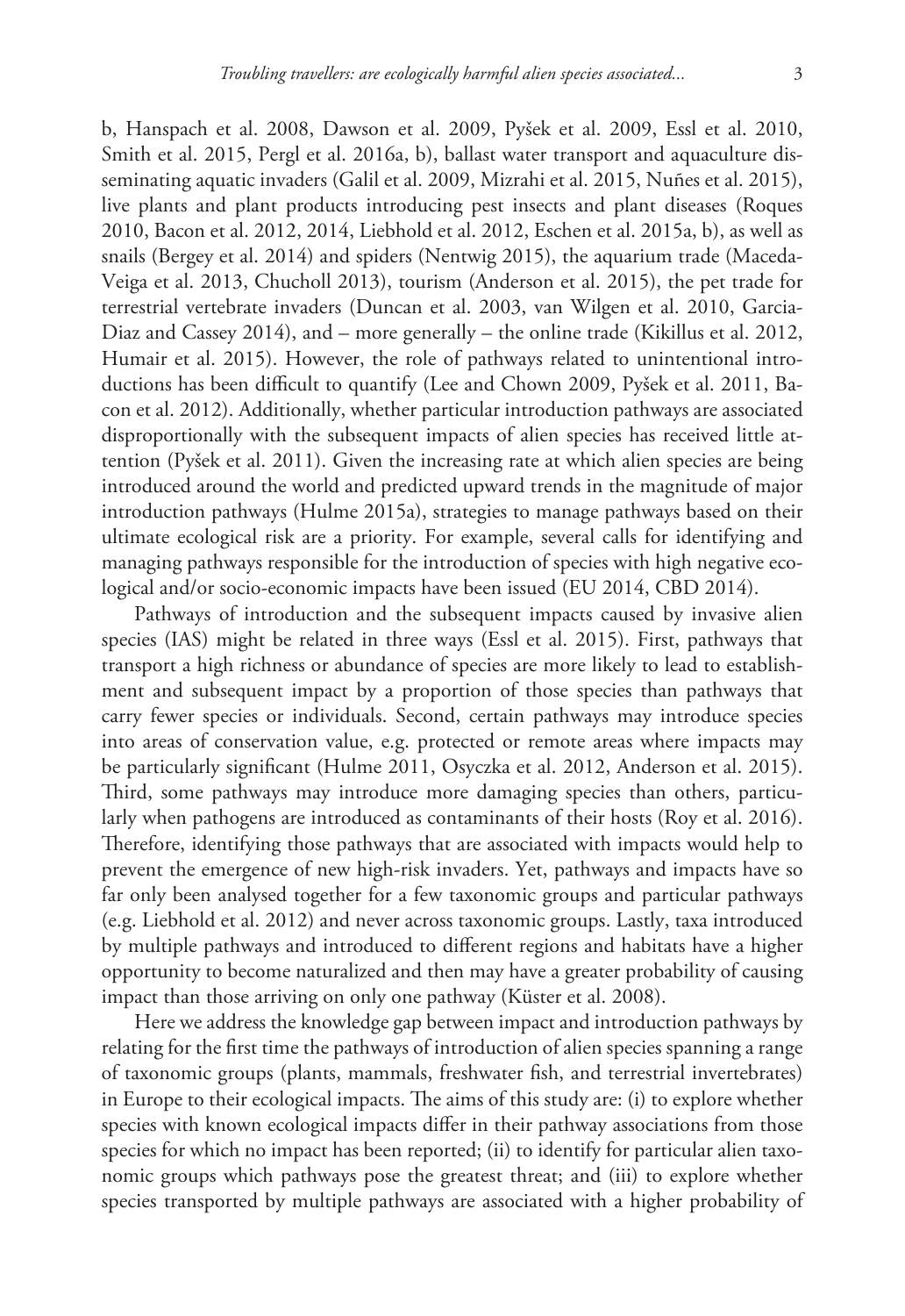impact. More generally, the study presents a first attempt to identify the most relevant pathways of introduction of IAS with impact that can provide a data source for governments to fulfil their obligation under the Convention on Biological Diversity, and the recently adopted EU Regulation on IAS (EU 2014).

## **Methods**

# **Data**

Data from DAISIE (2009) database [\(www.europe-aliens.eu;](http://www.europe-aliens.eu) Pergl et al. 2012) was used as a source of information on impacts of established alien species in Europe. It was also used as a basis for assignment of the pathways of their introduction to Europe for (i) vascular plants, (ii) freshwater fish, and (iii) mammals, while the EASIN catalogue (easin. jrc.ec.europa.eu; Katsanevakis et al. 2015) was used for pathway and impact classification of (iv) terrestrial invertebrates. The classification of introduction pathways follows the scheme of Hulme et al. (2008) that allows their comparison across taxonomic groups as well as between accidental and intentional introductions. Each species was assigned to one or more of the following pathway categories: (i) release (intentional introduction and release into the environment), (ii) escape (intentionally introduced as a commodity, but escaped from culture), (iii) contaminant (unintentional introduction with specified commodity), (iv) stowaway (unintentionally introduced attached to or within a transport vector), (v) corridor (unintentional spread via human transport infrastructures linking previously unconnected regions) or (vi) unaided (unintentional introduction by natural dispersal across political borders following a primary human-mediated introduction in a neighbouring region). The data do not differentiate between the pathways for initial introduction to Europe and those associated with movement among different European countries. Similarly, species are often listed as associated with more than one introduction pathway with no measure of their relative importance. In contrast to other taxonomic groups, the invertebrate data do not allow the exact area of origin to be identified for species that are native in a part of Europe and alien in another part and thus this group included only arrivals from other continents (classified as aliens *to* Europe in DAISIE 2009). Only species confirmed as established in at least one European country (DAISIE regions) were included in the analyses. As information on establishment status is incomplete for some regions of Europe, we also included species for which establishment could not be confirmed but that were found in five or more European regions.

As a second step, species for which introduction pathways had been identified were classified in two groups: those having an ecological impact and those for which no ecological impact had been recorded. For fish, mammals and plants, the information on ecological impacts was retrieved from DAISIE (Vilà et al. 2010). For invertebrates information in DAISIE and EASIN was updated with literature and expert opinion (M. Kenis, W. Rabitsch and A. Roques, unpublished data). Ecological impact was defined as an impact on native species or on the functioning of natural or semi-natural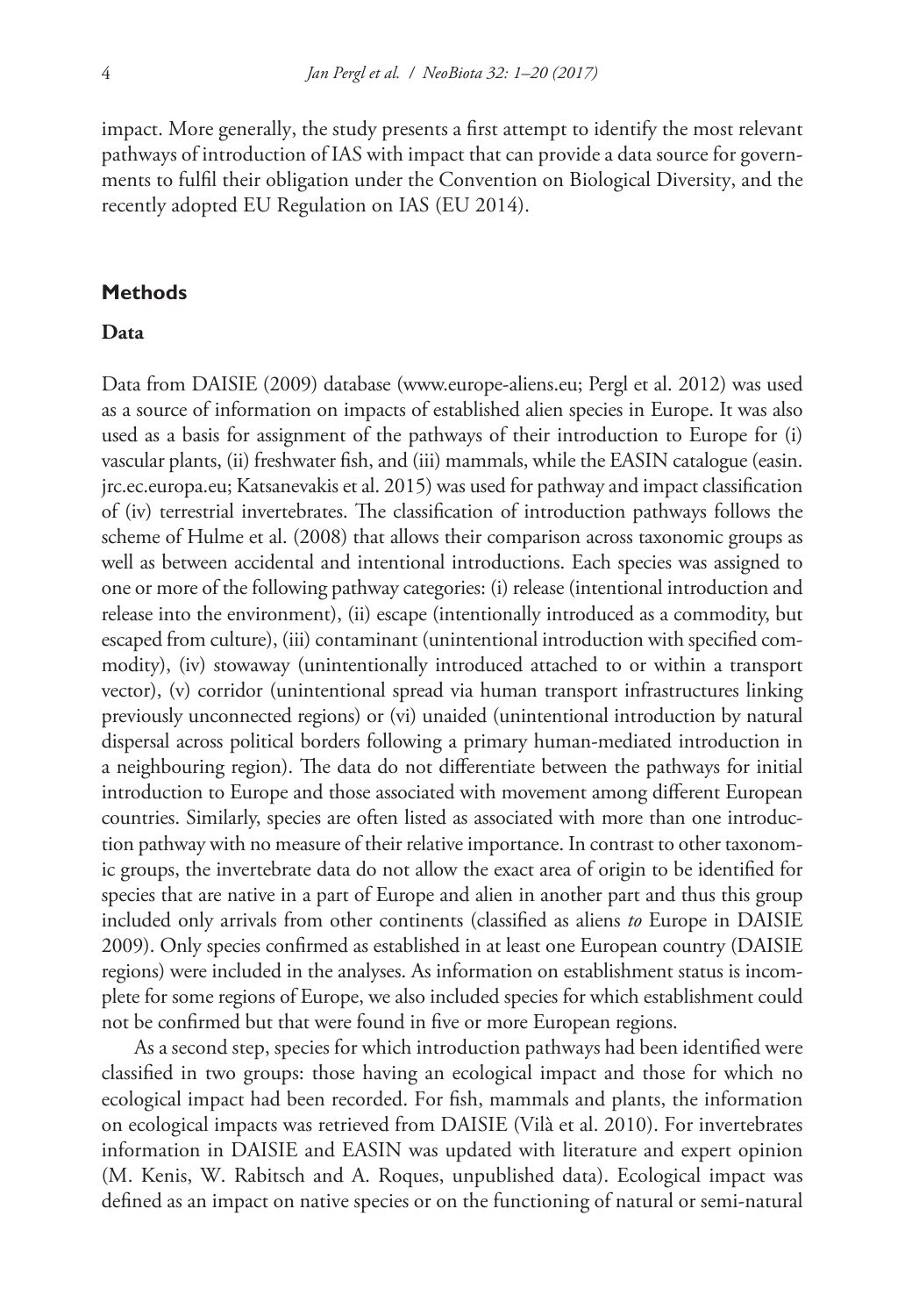ecosystems in Europe or in similar climatic and environmental conditions in other continents. There was no assessment of the type of impact or its magnitude.

## **Statistical analysis**

We tested: (i) whether different pathways (release, escape, contaminant, stowaway, corridor and unaided) are associated with higher or lower probability of causing ecological impact and (ii) whether there is a relationship between the likelihood of impacts and the number of pathways through which a species has been introduced. All analyses were based on species counts that were analysed by generalized linear models with a log-link function and Poisson distribution of errors with control for overdispersion (if needed using quasi-Poisson distributions) (Crawley 2007). If the full model including the interaction with taxon was significant, then individual models for particular taxonomic groups were used. To test in which pathways the counts were lower or higher than expected by chance, adjusted standardized residuals of *G*-tests were compared with critical values of a normal distribution (Řehák and Řeháková 1986). The null expectations were thus that the proportion of species with and without ecological impact within an individual pathway is the same across all pathways and that number of species with and without impact are not related to number of pathways. The test for multiple pathways was done by summing up the number of pathways per species. All analyses were performed in R 3.0.2 (R Core Team 2015).

## **Results**

## **Differences in pathway frequencies by taxonomic groups**

There were 2529 vascular plant, 75 mammal, 107 fish and 1314 terrestrial invertebrate taxa (species or subspecies) with at least one pathway category assigned. The coverage of identified pathways for the taxa ranged from 98% for fish to 59% in plants (Table 1). The most frequently represented pathways differed between taxa. In plants, the most frequent pathway was escape, recorded for 58% of the total species number. Mammals had a high proportion of release and escape (49% and 41%, respectively). Among freshwater fishes, there were 43% escaped and 36% released species. In contrast, 76% of the terrestrial invertebrates were introduced as contaminants of commodities (Table 1).

### **Impact associated with pathways in different taxonomic groups**

Among the established taxa with known introduction pathway, there were 250 vascular plants (6.2% of the total), 38 mammals (61.3%), 52 fishes (48.6%) and 80 terrestrial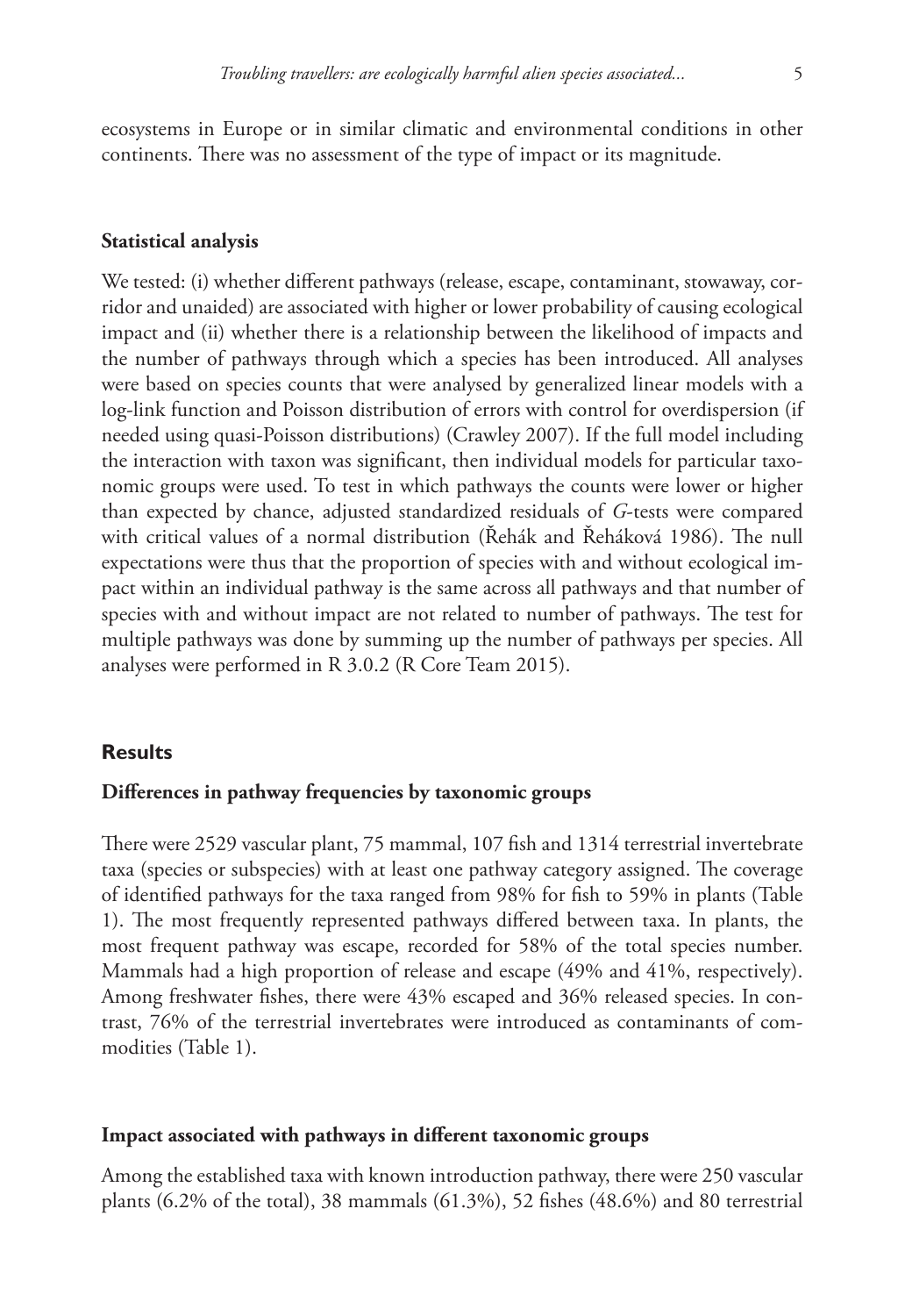**Table 1.** Percentages and observed counts (in brackets) of pathways identified for individual taxonomic groups. Totals show the percentage and number of alien species for which a pathway is known. Note that species can be associated with more than one pathway, so the counts do not add up to total. 'No pathway data' shows the percentage from all assessed taxa (total + no data) and the number of species that meet the criteria of establishment or widespread distribution in Europe, but for which there is no precise enough information on pathways.

|                              | Release   | <b>Escape</b>           | Contaminant   Stowaway |          | Corridor   Unaided |          | <b>Total</b> | No pathway<br>data |
|------------------------------|-----------|-------------------------|------------------------|----------|--------------------|----------|--------------|--------------------|
| Plants                       |           | $18.4(638)$ 58.3 (2016) | 19.4 (670)             | 2.7(92)  | 0(1)               | 1.2(42)  | 59.4 (2529)  | 40.6 (1732)        |
| Mammals                      | 48.8(40)  | 41.5(34)                | 0(0)                   | 0(0)     | 0(0)               | 9.8(8)   | 72.0 (54)    | 28.0(21)           |
| Fish                         | 35.6 (74) | 42.8(89)                | 0(0)                   | 1.4(3)   | 6.7(14)            | 13.5(28) | 98.1 (105)   | 1.9(2)             |
| Terrestrial<br>invertebrates | 11.7(156) | 2.5(34)                 | 76.3 (1020)            | 9.0(120) | 0.4(6)             | 0.0(0)   | 75.0 (1314)  | 25.0 (438)         |

invertebrates (6.1%) with documented or strongly supposed ecological impact (Table 2). There was a significantly higher frequency of taxa with impact within mammals and fishes than in plants and invertebrates (two-way interaction taxon  $\times$  impact  $\chi^2$  = 208.71;  $df = 3$ ;  $P < 0.001$ ). Overall, the frequency of ecological impacts differed significantly among pathways and taxa (three-way interaction taxon × pathway × impact:  $\chi^2$  = 29.11; df = 15; P = 0.015). Within the particular taxonomic group, the impacts were significantly different among pathways for plants ( $\chi^2$  = 32.54; df = 5; P < 0.001) but not so for invertebrates, mammals or fish. As discussed below, the results might be masked by lower statistical power of the test in these taxon groups due to high numbers of pathways with zeros and that mammals and fish are generally species-poor groups. For plants exerting ecological impact, the significant difference among pathways was mainly due to disproportionately more counts than expected for release, corridor and unaided pathways, and disproportionately fewer for contaminants (Table 2).

#### **The role of multiple pathways**

The maximum number of pathways recorded for species with ecological impact was four, represented by five plants (e.g. *Elodea canadensis* – Canadian waterweed, *Galinsoga parviflora* – gallant soldier, and *Senecio vernalis* – Eastern groundsel) and two fish (*Oncorhynchus gorbuscha* – pink salmon, and *O. mykiss* – rainbow trout). For mammals, the maximum number of pathways was three, recorded in six species (e.g. *Cervus nippon* – sika deer, *Ondatra zibethicus* – muskrat, *Procyon lotor* – raccoon). For terrestrial invertebrates with impact, the maximum number of pathways was two (*Lasius neglectus* – garden ant, and *Linepithema humile* – Argentine ant) (Fig. 1).

The taxonomic groups did not differ in their impact related to the number of pathways (three-way interaction taxon × number of pathways × impact:  $\chi^2$  = 8.01; df = 9; p=0.53), but pooled across taxa, having multiple pathways increased the probability of recording impact ( $\chi^2$  = 170.11; df = 3; P < 0.001). Taxa associated with only one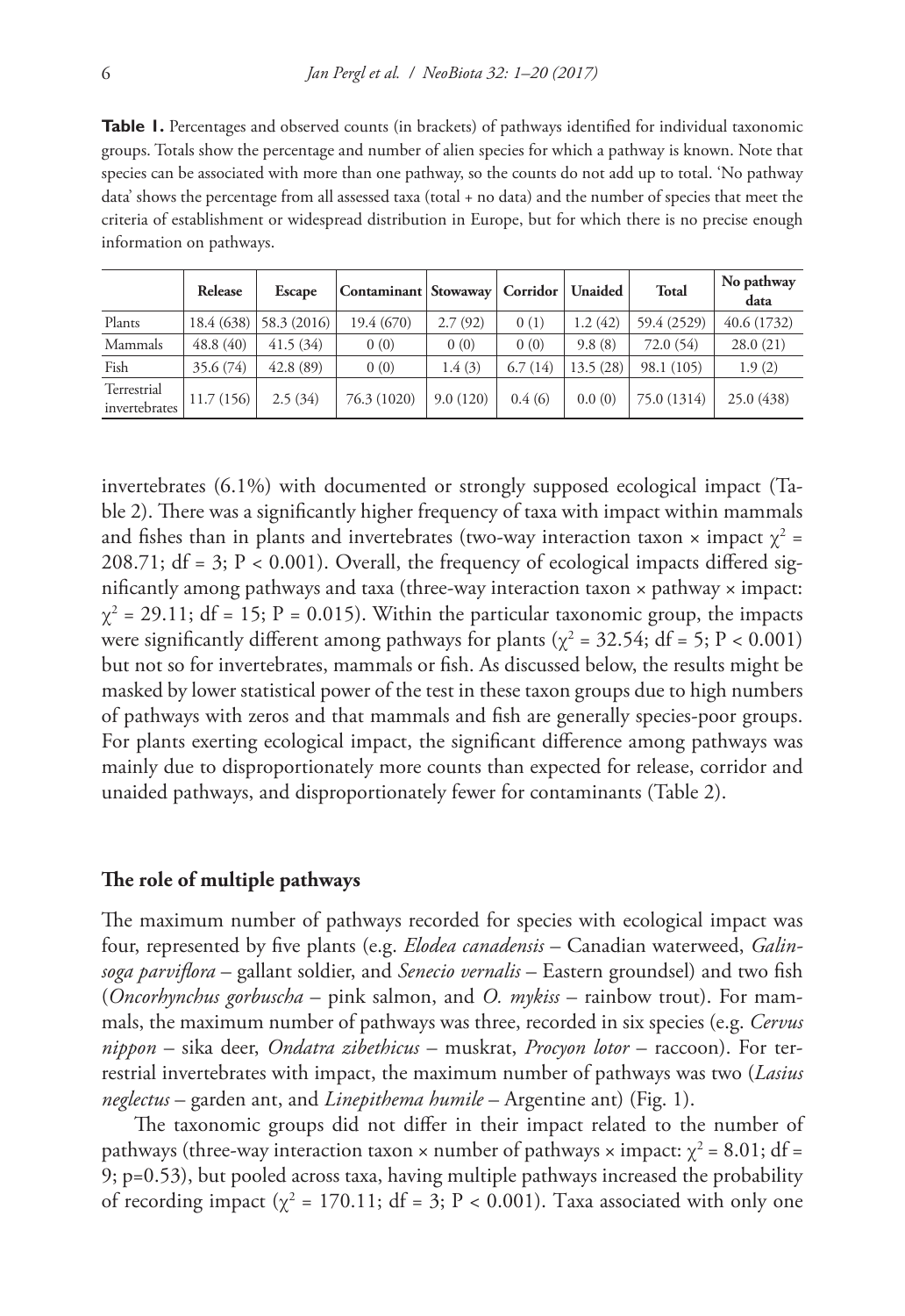| Note that species can be associated with<br>nomic gr<br>d counts (in brackets) for ecological impact across pathway<br>ļ | terisks (*<0.05, ** < 0.01, *** < 0.001) and<br>xpected by chance (based on G-tests) are indicated by as.<br>¢<br>j<br>ä | i<br>E<br>h tar<br>Simificant effects of pathways ar-<br>ँ<br>न<br>A Chinte biobat that the cripped<br>a Toberra<br>an av<br>$\tilde{c}$<br>へんきゅう |
|--------------------------------------------------------------------------------------------------------------------------|--------------------------------------------------------------------------------------------------------------------------|---------------------------------------------------------------------------------------------------------------------------------------------------|
|                                                                                                                          |                                                                                                                          | <b>CONTACT CONTROL</b><br>くらく                                                                                                                     |
|                                                                                                                          |                                                                                                                          |                                                                                                                                                   |

|                                           | Taxa with |    | Release                                                                                                                                                                                                                                                                                                                                                                       | Escape |     | Contaminant |     | Stowaway |        |                | Corridor                                                                                                                          |                | Unaided |
|-------------------------------------------|-----------|----|-------------------------------------------------------------------------------------------------------------------------------------------------------------------------------------------------------------------------------------------------------------------------------------------------------------------------------------------------------------------------------|--------|-----|-------------|-----|----------|--------|----------------|-----------------------------------------------------------------------------------------------------------------------------------|----------------|---------|
| Ecological Impact                         | impact    | ž, | Yes                                                                                                                                                                                                                                                                                                                                                                           | ر<br>م | Yes | ر<br>م      | Yes |          | No les | $\overline{R}$ | Yes                                                                                                                               | $\overline{R}$ | Yes     |
| lants                                     | 6.2 (250) |    | $5.5(537)$   $\uparrow$ $2.9(101)$ ** $\mid$ $52(1800)$ $\mid$ $6.2(216)$ $\mid$ $17.7(613)$ $\mid$ $1.6(57)$ * $\mid$ 0 (1) $\mid$ $\mid$ 0 1 $\mid$ $(74)$ $\mid$ $\uparrow$ $(0.5(18)$ * $\mid$ $0.9(32)$ $\mid$ $\uparrow$ $0.3(10)$ *                                                                                                                                    |        |     |             |     |          |        |                |                                                                                                                                   |                |         |
| <b>Mammals</b>                            | 61.3 (38) |    | $14.6(12)$ 34.1 (28) 7.3 (6) 34.1 (28) 0 (0)                                                                                                                                                                                                                                                                                                                                  |        |     |             |     |          |        |                | $0(0)$ $0(0)$ $0(0)$ $0(0)$ $1.2(1)$ 8.5(7)                                                                                       |                |         |
| Fish                                      | 48.6 (52) |    | $16.8(35)$ 18.8 (39) 20.2 (42) 22.6 (47) 0 (0)                                                                                                                                                                                                                                                                                                                                |        |     |             |     |          |        |                | 0 (0) 3.8 (8) $\begin{array}{ c c c c c c c c } \hline 1.9 & 0.9 & 0.5 & 0.5 & 0.7 & 4.8 & 0.0 & 8.7 & 0.8 \\ \hline \end{array}$ |                |         |
| nvertebrates<br><i><b>Terrestrial</b></i> | 6.1(80)   |    | $[0.32] \left[ \begin{array}{c c} 0.320 & 0.200 \\ 0.000 & 0.200 \\ \end{array} \right] \left[ \begin{array}{c c} 0.340 & 0.200 \\ 0.200 & 0.200 \\ \end{array} \right] \left[ \begin{array}{c c} 0.320 & 0.200 \\ 0.200 & 0.200 \\ \end{array} \right] \left[ \begin{array}{c c} 0.320 & 0.200 \\ 0.200 & 0.200 \\ \end{array} \right] \left[ \begin{array}{c c} 0.320 & 0.$ |        |     |             |     |          |        |                |                                                                                                                                   |                |         |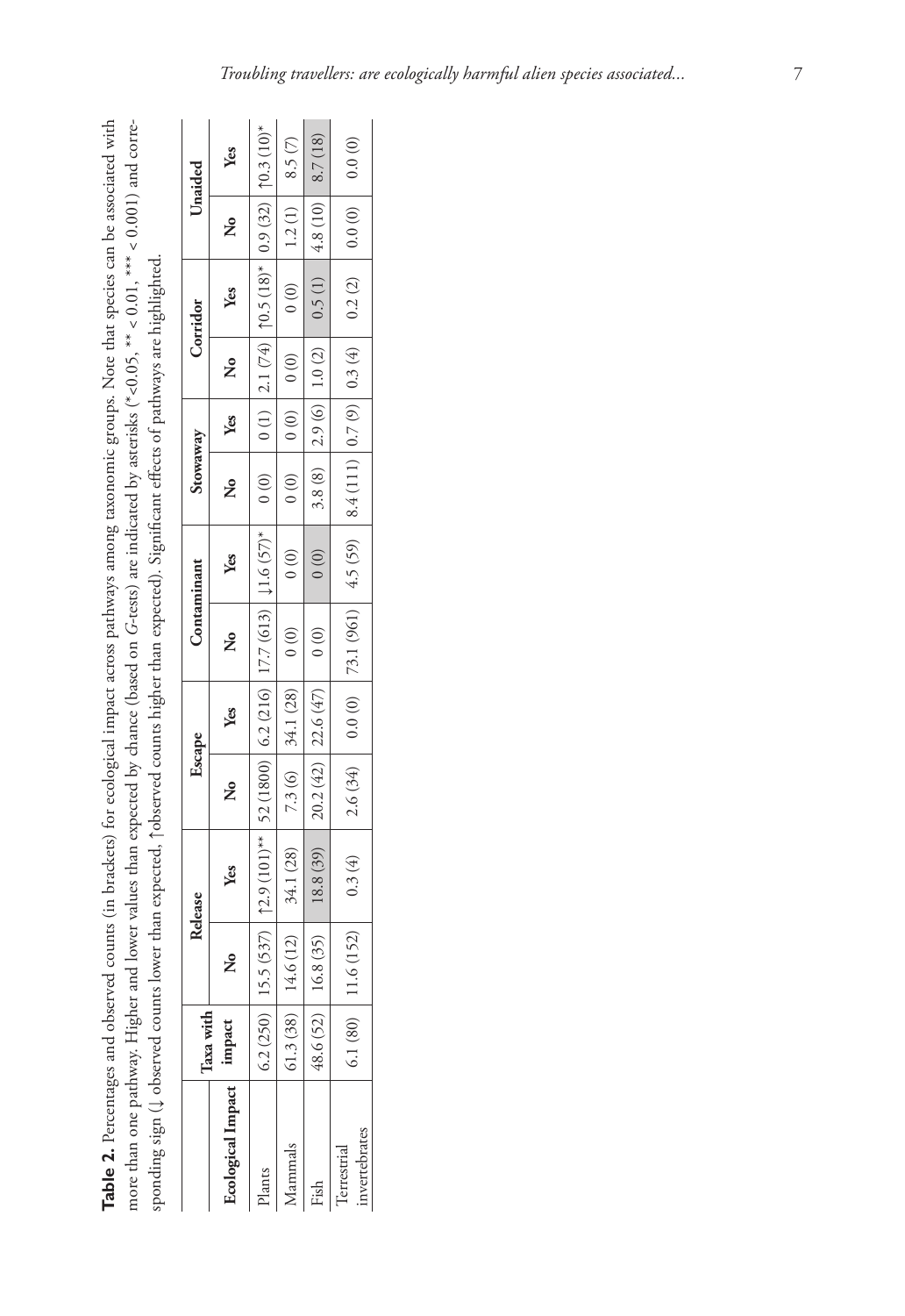

**Figure 1.** Percentage of alien species with impact in relation to the number of introduction pathways. The height of the bar indicates the percentage of the number of taxa with impact within the taxonomic group of species that are introduced via the given number of pathways. Numbers above bars indicate the numbers of species with impact for each taxonomic group and for the given number of pathways.

pathway were less likely to have an impact than expected by chance ( $G = 3.47$ ,  $P <$ 0.001), while those associated with two and three pathways were more likely  $(G = 4.45)$ ,  $P < 0.001$ ;  $G = 2.62$ ,  $P < 0.01$ ). The number of taxa without impact and introduced by four pathways was lower than expected by chance  $(G = 2.89, P < 0.01)$ . Combinations of pathways per taxonomic group are shown in Appendix 1.

## **Discussion**

## **Differences among taxonomic groups**

The relationship between impacts and pathways differed with respect to taxonomic groups, but for most taxa no major significant differences among pathways were found. For plants, pathways vary in the proportion of species with impact they deliver, while for invertebrates, fish and mammals this was not the case. For example, among escaped mammals, in a group featuring prominent examples of escaped fur animals with high ecological impacts (*Neovison vison* – American mink, *Ondatra zibethicus* – muskrat), there were no significant differences between numbers of species with and without impacts. Further, the number of species with impact arriving by a given pathway is also important. For example, the absolute number of escaped plants with impact was twice as high as that of released plants with impact, despite the difference between the two pathways not being statistically significant. Similarly, fewer than expected species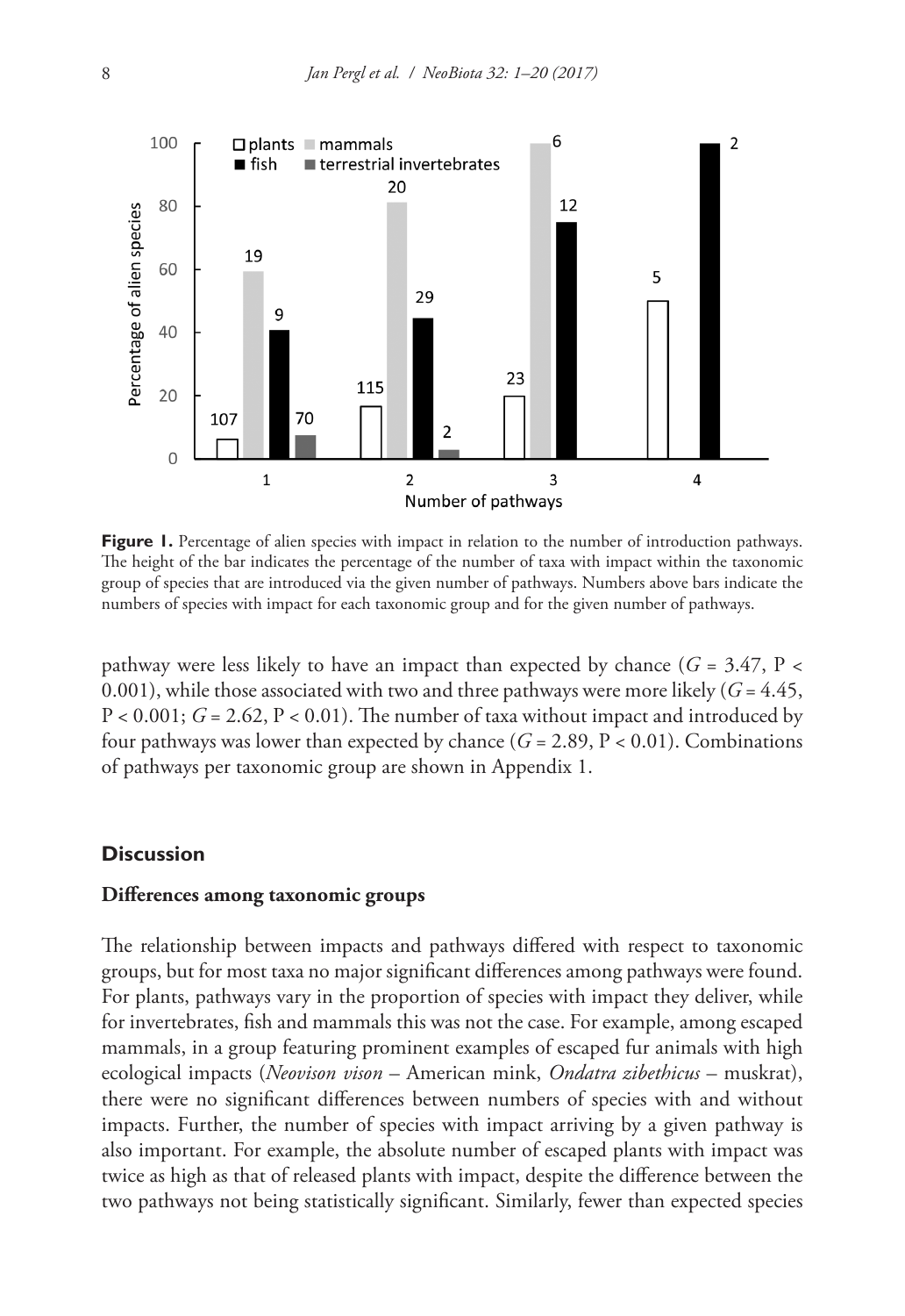of plants causing impact are introduced as contaminants, but absolute values for terrestrial invertebrates indicate a high importance of this pathway compared to release.

That pathways do not significantly affect the probability of impact of vertebrates may be related to the generally high invasion success of this group (Jeschke and Strayer 2005, Jeschke 2008), as well as to a high percentage of species with impacts compared to plants and invertebrates (Table 2). If vertebrates are introduced and establish there is a high probability of them having impact regardless of the pathway on which they arrive. Furthermore, identifying pathways causing negative environmental impacts by alien vertebrates may require more detailed analyses than for other taxonomic groups. For example, to assess the role of the pet trade, which is a subset of the escape category, it would be important to carry out analyses at a finer level than is currently the case. Considering intentional (release, escape) *vs* unintentional pathways (contaminant, stowaway, corridor and unaided) across all taxa, our results indicate that the latter are associated with impact less frequently than expected, and *vice versa*. In absolute numbers, unintentional pathways were more common for invertebrates, but not so for plants. However, the pattern is blurred by the fact that many species were introduced through several pathways, including both intentional and unintentional. For example, for plants, Pyšek et al. (2011) found that unintentionally introduced species invaded a wider range of semi-natural habitats than intentionally introduced species; hence the risk arising from unintentional introductions should not be underestimated.

An important question is whether species introduced by multiple pathways have an advantage because of a higher propagule pressure or an increased probability to reach a more diverse range of suitable sites. Unfortunately, robust data for propagule pressure that can be compared across individual pathways for the respective taxonomic groups are rarely available. If such data exist, they are limited to specific pathways such as direct release for biocontrol (Rossinelli and Bacher 2015) or landscaping (but see Lee and Chown 2009). Our knowledge thus mostly depends on proxies such as trade volume, numbers of botanic gardens, human population density or road density (Carlton and Ruiz 2005, Wilson et al. 2009, Kaluza et al. 2010, Pyšek et al. 2010; Hulme 2015b). Although some taxonomic groups such as invertebrates are highly dependent on one specific pathway, in general, the number of introduction pathways can be used as another proxy for propagule pressure. It appears that ecological impacts are more likely to occur if plants are introduced by multiple pathways. Besides profiting from increased propagule pressure, it is also possible that species introduced by multiple pathways have a greater chance of being introduced to a wider range of habitats or are also ecologically more versatile than those arriving on single pathways. In plants, the existence of multiple pathways usually includes escape from cultivation, reflecting the dominant role of horticultural introductions, which is for many species combined with introduction as contaminants. The combination of pathways that favours high impact fishes is release and escape, but these two pathways are also often accompanied with unintentional introductions. It seems that at least in these two taxonomic groups, the predisposition for opportunistic dispersal may be determined by the same traits as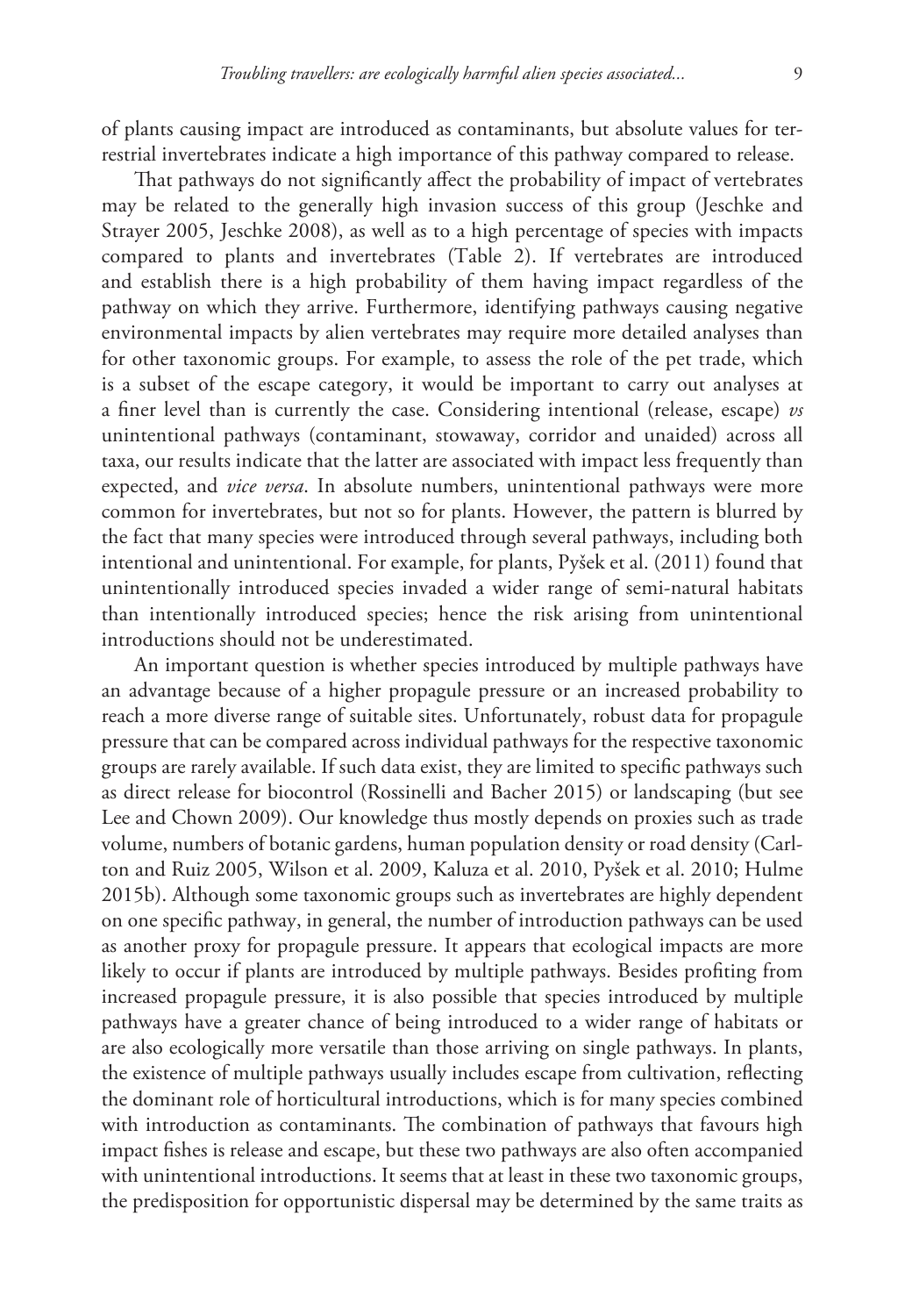the ability to escape from capture or cultivation. Still, there are fishes with severe impacts introduced by a single pathway, e.g. *Leuciscus leuciscus* (common dace), *Clarias gariepinus* (African sharptooth catfish), *Oreochromis niloticus* (Nile tilapia), *or Polyodon spathula* (American paddlefish). For terrestrial invertebrates, species with impact introduced as contaminants dominate, which highlights the importance of this pathway and the fact that this pathway is responsible for high propagule pressure. However, it is likely that a large number of these species are also introduced as stowaways but this pathway is hugely underestimated because it is so difficult to assess (A. Roques, unpublished data).

#### **Relating impact to pathways: what data are available?**

Although a simple yes/no classification of ecological impact provides basic information, it is evident that impacts manifest over a wide range of magnitudes, from local population declines to global extinctions, or from minor perturbations to massively adverse ecological and economic cascades. A yes/no impact classification lumps together species with low ecological impact, e.g. *Mahonia aquifolium* (Oregon-grape), with high-impact species such as *Fallopia* spp. (knotweeds) (Kumschick et al. 2015a). Similarly, while there are over 600 alien terrestrial invertebrate species (mostly insects) classified as having an ecological impact in DAISIE, an extensive literature survey of ecological impacts attributed to invasive insects found published records for less than 10 species in Europe (Kenis et al. 2009). On the other hand, using other impact criteria, Vaes-Petignat and Nentwig (2014) described impacts for 64 of the 77 most widely spread terrestrial arthropods alien to Europe. However, despite recent attempts to classify impacts more precisely (Nentwig et al. 2010, 2016, Kumschick and Nentwig 2011, Kenis et al. 2012, Blackburn et al. 2014, Jeschke et al. 2014, Kumschick et al. 2015b, Rumlerová et al. 2016), such information is rarely available for a large number of species. Low sample size is a constraint for the statistical analysis, particularly for alien mammals and fishes, and limits the power of finding relevant patterns despite the severe impacts that these two taxonomic groups are known to have on biodiversity (Kumschick et al. 2015a). Differences in the quality of impact data (Hulme et al. 2013) among taxonomic groups are not only due to species numbers or recorded impacts, but also result from the research activity (e.g. ease of study or attractiveness). The frequent impacts of released species may be due to the fact that some of those species are introduced for a purpose that requires having an ecological impact (e.g. plant species for dune stabilization, invertebrates for biocontrol) and are better scrutinized for any potential adverse (and unintended) impacts on native species. About 110 released invertebrates (mostly biocontrol agents) have been classified as having an ecological impact in Europe (DAISIE 2009). Only three are known to have some measurable negative impact on native species, the parasitoids *Cales noaki* and *Lysiphlebus testaceipes* (Kenis et al. 2009), and the harlequin ladybird *Harmonia axyridis* (Roy et al. 2012, 2016).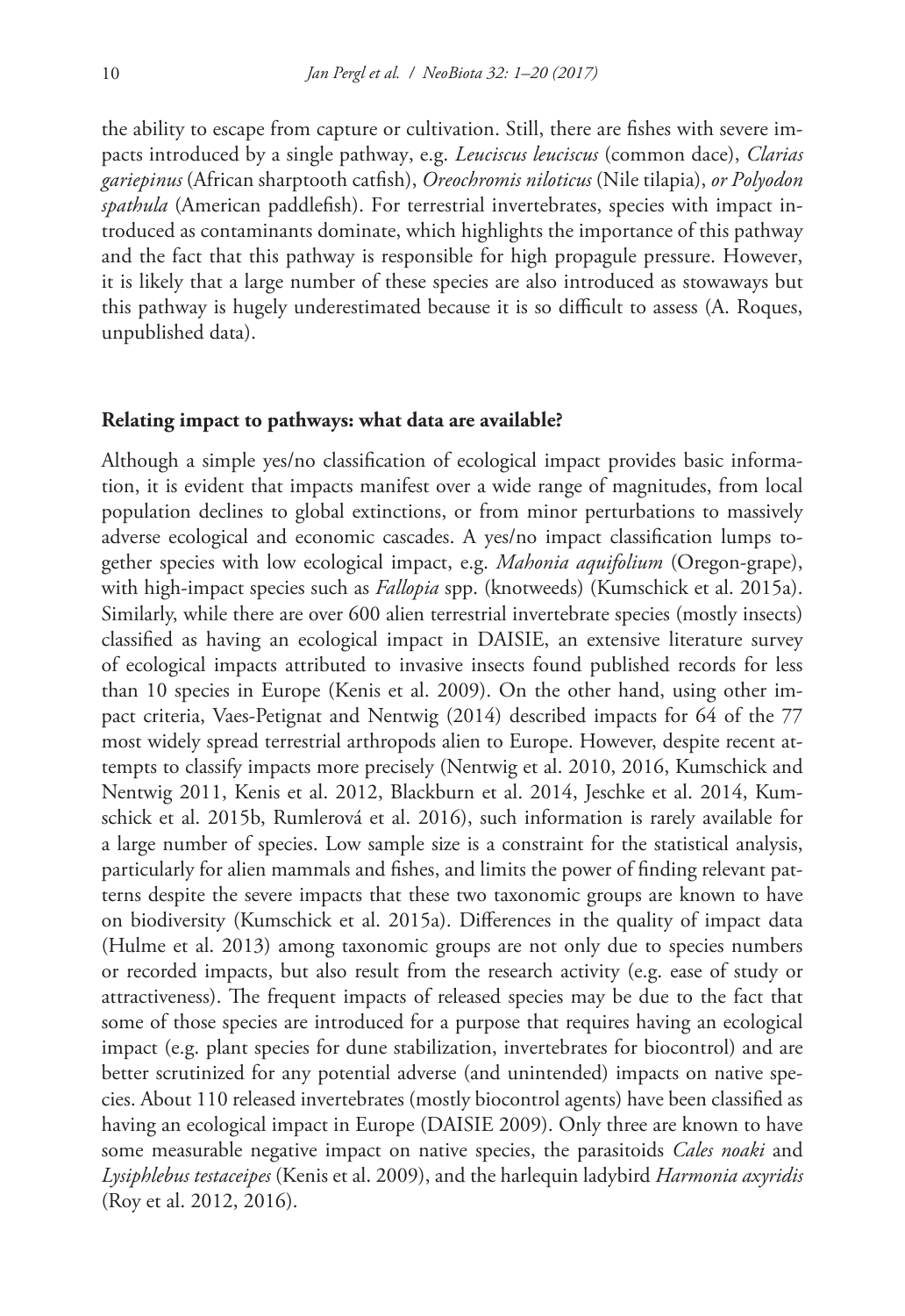## **Management recommendations**

The management of IAS with negative impacts on the environment and on human well-being is subject to efforts at national, continental and global levels (CBD 2014, Aichi Biodiversity Target 9). The categories used for the present analysis are consistent with the standard categorization of pathways of introduction of IAS presented by the CBD and recommended for identifying and prioritizing pathways (CBD 2014). At the European scale, the new EU Regulation on IAS, entered into force on 1 January 2015 (EU 2014, Genovesi et al. 2015), calls EU Member States to identify the pathways of unintentional introduction and spread of IAS of Union concern, and to effectively manage them through specific action plans.

The CBD and EU legislation confirm that policies are focusing on the prioritization of pathways in order to prevent the introduction of IAS (Meyerson and Reaser 2003, Hulme 2009, 2011). This covers managing or preventing the introduction of new species to a particular region and mitigating their impacts by regulation of intentional and unintentional introductions (Wittenberg and Cock 2001, Caffrey et al. 2014). To make pathway management work efficiently, it needs to be built on rigorous data on impacts of alien species, and how these interact with individual pathways. Some pathways and taxonomic groups, plants and invertebrates particularly, contribute disproportionally more to the overall risk from alien species with documented impacts, and these should receive increased attention. However, to fully assess the potential of each particular pathway, not only is it necessary to consider the proportion of species with negative impacts, but also the absolute number of species introduced along each pathway.

Using proportions as a measure emphasizes the release pathway as posing greater risk, regardless of the taxonomic group, while using absolute species numbers prioritizes the escape and contaminant pathways. The other pathways associated with arrival of IAS can be assumed to be less important for management and monitoring. Legislation, early warning systems and rapid response mechanisms should be primarily targeted at intentional introductions (release and escape) and species introduced unintentionally as contaminants (for which the pathway of arrival can be identified). An accurate identification of the pathways of introduction and spread of alien species is essential for efficient management of invasions, and in this regard it is important to adopt a standard terminology and categorization, as recommended by the CBD (Hulme et al. 2016); a standardized approach will be essential in enforcing the EU Legislation, to ensure that action by EU member states is coordinated. Also, the present study highlights that the proportions of alien species with negative ecological impacts are taxon-specific, a finding that should be reflected by legislation and pathway management. However, in many cases at the present level of understanding, the best predictor of the relevance of an introduction pathway is the total number of species that are associated with it. Furthermore, we showed that the results of this study are highly dependent on the availability of data and it is necessary to better reflect the scales of impacts ranging from minimal to massive to improve understanding and management of IAS.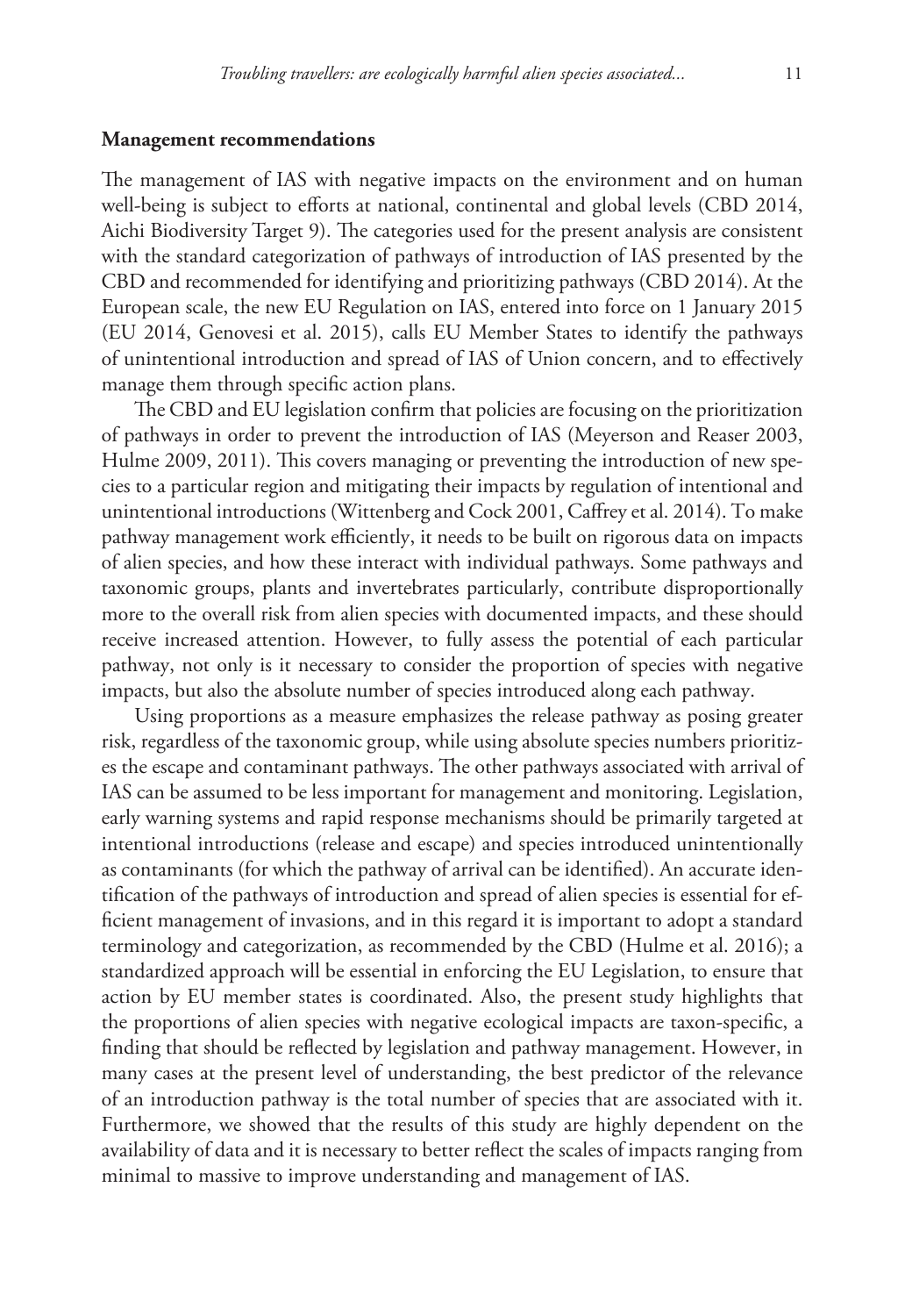Therefore, we encourage further work on the approach outlined here through more detailed analyses of individual pathways, their association with IAS, consideration of spatial and temporal variation in pathway trends (Padilla and Williams 2004, Copp et al. 2010, Maceda-Veiga et al. 2013, Hulme 2015b), inclusion of more detailed descriptions of the magnitude and/or types of impact (Nentwig et al. 2010, 2016, Blackburn et al. 2014, Kumschick et al. 2015a) and consideration of other taxa that were not included in the present study such as fungi, and considering interactions and synergies between pathways (Roy et al. 2016). As for most taxa it was not possible to detect major differences in the way in which IAS arrive and so until robust and comprehensive information on impact is available, we should not focus on subtle differences between the pathways of arrival for different taxonomic groups, but instead consider the most common pathways for all taxa and pathways that are most easily managed. Thus pathways that deliver many species should become a management priority.

## **Author contributions**

J.P., P.P. and W.N conceived the ideas, AR, MK and WR revised data on impacts of insects and all authors contributed to writing the paper.

## **Acknowledgements**

Contributions from Vojtěch Jarošík and Francesca Gherardi who both passed away during the work on the project are acknowledged with deep sadness. The study was supported by projects SCIEX, DAISIE and COST TD1209 (Alien Challenge). JP, PP and IP were funded by long-term research development project RVO 67985939 (The Czech Academy of Sciences), and projects no. 14-36079G (Centre of Excellence PLADIAS) and P504/11/1028 from the Czech Science Foundation. PP acknowledges support from Praemium Academiae award from The Czech Academy of Sciences. JMJ acknowledges support from the ERA-Net BiodivERsA (project FFII), with the national funder German Research Foundation DFG (JE 288/7-1), and through the DFG grant JE 288/9-1. MV has been funded through the Severo Ochoa Program for Centres of Excellence in R+D+I (SEV-2012-0262) and IMPLANTIN (CGL2015- 65346-R).

## **References**

Anderson LG, Rocliffe S, Haddaway NR, Dunn AM (2015) The role of tourism and recreation in the spread of non-native species: a systematic review and meta-analysis. PLoS ONE 10: e0140833. [doi: 10.1371/journal.pone.0140833](https://doi.org/10.1371/journal.pone.0140833)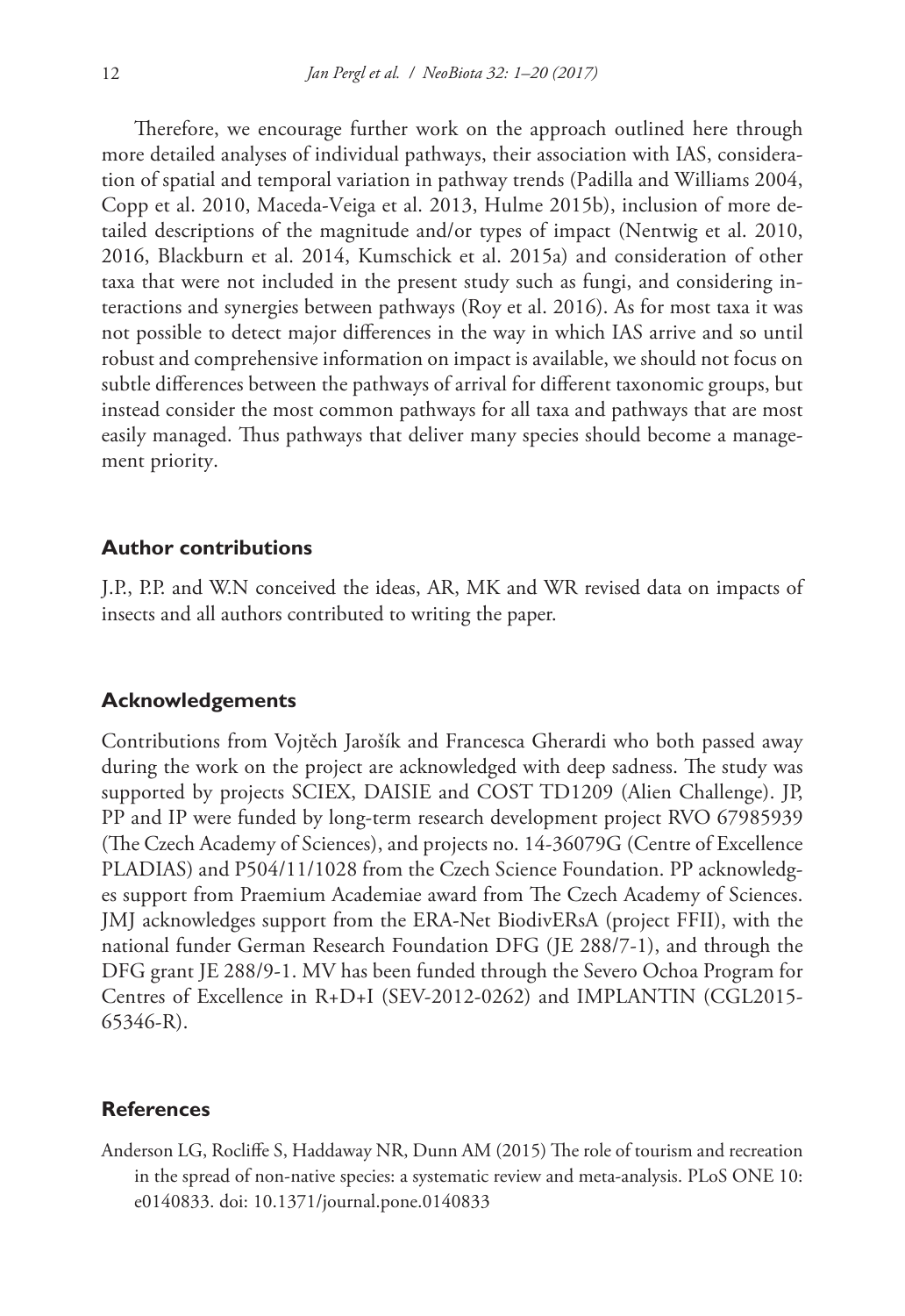- Bacon SJ, Aebi A, Calanca P, Bacher S (2014) Quarantine arthropod invasions in Europe: the role of climate, hosts and propagule pressure. Diversity and Distributions 20: 84–94. [doi:](https://doi.org/10.1111/ddi.12149) [10.1111/ddi.12149](https://doi.org/10.1111/ddi.12149)
- Bacon SJ, Bacher S, Aebi A (2012) Gaps in border controls are related to quarantine alien insect invasions in Europe. PLoS ONE 7: e47689. [doi: 10.1371/journal.pone.0047689](https://doi.org/10.1371/journal.pone.0047689)
- Bergey EA, Figueroa LL, Mather CM, Martin RJ, Ray EJ, Kurien JT, Westrop DR, Suriyawong P (2014) Trading in snails: plant nurseries as transport hubs for non-native species. Biological Invasions 16: 1141–1451. [doi: 10.1007/s10530-013-0581-1](https://doi.org/10.1007/s10530-013-0581-1)
- Blackburn TM, Essl F, Evans T, Hulme PE, Jeschke JM, Kühn I, Kumschick S, Marková Z, Mrugała A, Pergl J, Pyšek P, Rabitsch W, Ricciardi A, Richardson DM, Sendek A, Vilà M, Wilson JRU, Winter M, Genovesi P, Bacher S (2014) A unified classification of alien species based on the magnitude of their environmental impacts. PLoS Biology 12: e1001850. [doi: 10.1371/journal.pbio.1001850](https://doi.org/10.1371/journal.pbio.1001850)
- Caffrey JM et al. (2014) Tackling invasive alien species in Europe: the top 20 issues. Management of Biological Invasions 5: 1–20. [doi: 10.3391/mbi.2014.5.1.01](https://doi.org/10.3391/mbi.2014.5.1.01)
- Carlton JT, Ruiz GM (2005) Vector science and integrated vector management in bioinvasion ecology: conceptual frameworks. In: Mooney HA, Mack RN, McNeely JA, Neville LE, Schei PJ, Waage JK (Eds) Invasive alien species. Island Press, Washington, DC, 36–58.
- CBD (2014) Pathways of introduction of invasive species, their prioritization and management; UNEP/CBD/SBSTTA/18/9/Add.1. [https://www.cbd.int/doc/meetings/sbstta/sbstta-18/](https://www.cbd.int/doc/meetings/sbstta/sbstta-18/official/sbstta-18-09-add1-en.pdf) [official/sbstta-18-09-add1-en.pdf](https://www.cbd.int/doc/meetings/sbstta/sbstta-18/official/sbstta-18-09-add1-en.pdf)
- CBD (2011) The Strategic Plan for Biodiversity 2011–2020 and the Aichi Biodiversity Targets, COP CBD Tenth Meeting UNEP/CBD/COP/DEC/X/2. [http://www.cbd.int/sp/](http://www.cbd.int/sp/targets/rationale/target-9) [targets/rationale/target-9](http://www.cbd.int/sp/targets/rationale/target-9)
- Chucholl C (2013) Invaders for sale: trade and determinants of introduction of ornamental freshwater crayfish. Biological Invasions 15: 125–141. [doi: 10.1007/s10530-012-0273-2](https://doi.org/10.1007/s10530-012-0273-2)
- Copp GH, Vilizzi L, Gozlan RE (2010) The demography of introduction pathways, propagule pressure and occurrences of non-native freshwater fish in England. Aquatic Conservation: Marine and Freshwater Ecosystems 20: 595–601. [doi: 10.1002/aqc.1129](https://doi.org/10.1002/aqc.1129)
- Crawley MJ (2007) The R book. John Wiley & Sons, Chichester. [doi: 10.1002/9780470515075](https://doi.org/10.1002/9780470515075)
- DAISIE (Eds) (2009) Handbook of alien species in Europe. Springer, Berlin.
- Dawson W, Burslem DFRP, Hulme PE (2009) Factors explaining alien plant invasion success in a tropical ecosystem differ at each stage of invasion. Journal of Ecology 97: 657–665. [doi: 10.1111/j.1365-2745.2009.01519.x](https://doi.org/10.1111/j.1365-2745.2009.01519.x)
- Dehnen-Schmutz K, Touza J, Perrings C, Williamson M (2007a) The horticultural trade and ornamental plant invasions in Britain. Conservation Biology 21: 224–231. [doi:](https://doi.org/10.1111/j.1523-1739.2006.00538.x) [10.1111/j.1523-1739.2006.00538.x](https://doi.org/10.1111/j.1523-1739.2006.00538.x)
- Dehnen-Schmutz K, Touza J, Perrings C, Williamson M (2007b) A century of the ornamenta plant trade and its impact on invasion success. Diversity and Distributions 13: 527–534. [doi: 10.1111/j.1472-4642.2007.00359.x](https://doi.org/10.1111/j.1472-4642.2007.00359.x)
- Duncan RP, Blackburn TM, Sol D (2003) The ecology of bird introductions. Annual Review of Ecology, Evolution, and Systematics 34: 71–98. [doi: 10.1146/annurev.ecol](https://doi.org/10.1146/annurev.ecolsys.34.011802.132353)[sys.34.011802.132353](https://doi.org/10.1146/annurev.ecolsys.34.011802.132353)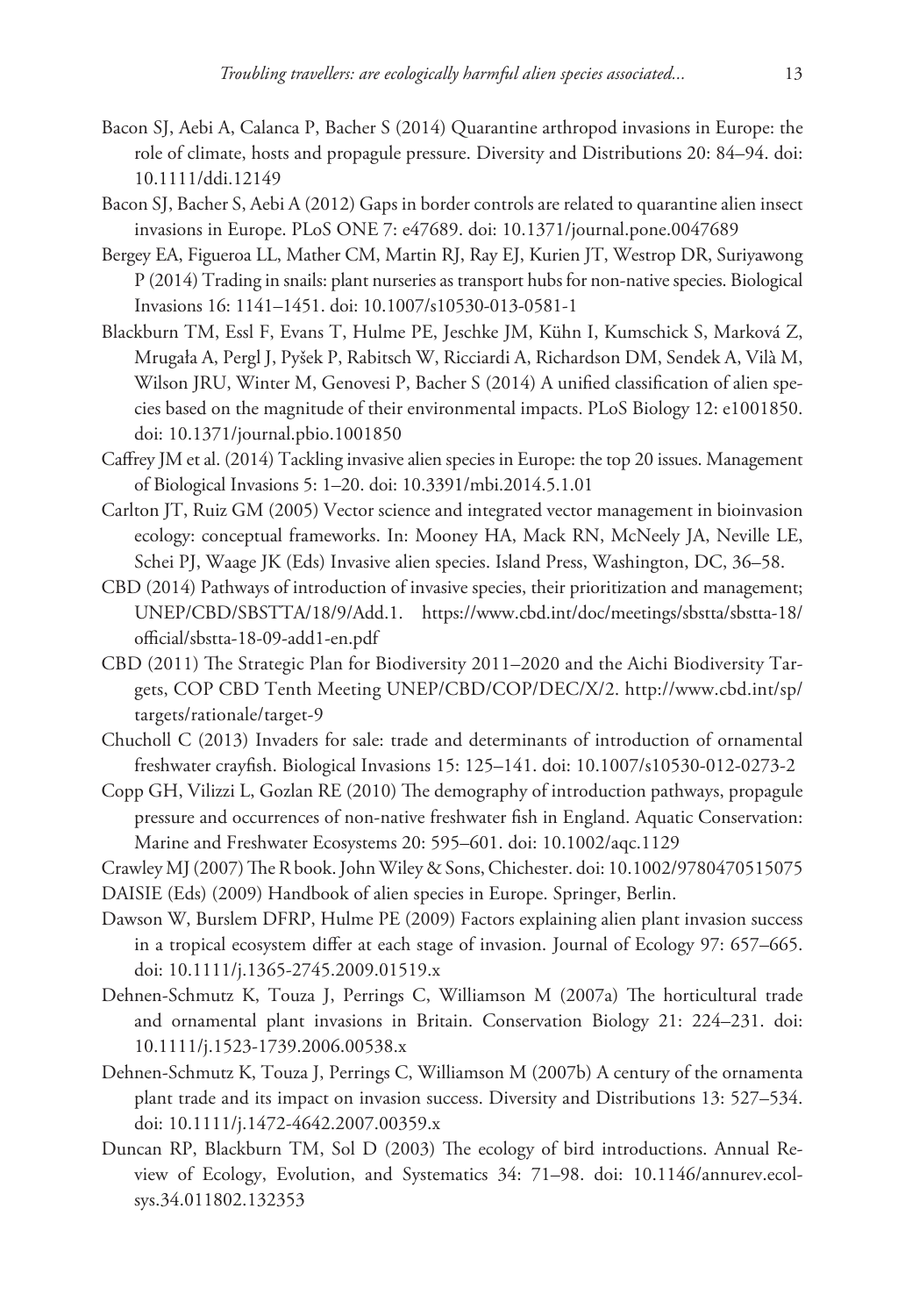- Eschen R, Grégoire J-C, Hengeveld GM, de Hoop BM, Rigaux L, Potting RPJ (2015a) Trade patterns of the tree nursery industry in Europe and changes following findings of citrus longhorn beetle, *Anoplophora chinensis* Forster. NeoBiota 26: 1–20. [doi: 10.3897/neo](https://doi.org/10.3897/neobiota.26.8947)[biota.26.8947](https://doi.org/10.3897/neobiota.26.8947)
- Eschen R, Roques A, Santini A (2015b) Taxonomic dissimilarity in patterns of interception and establishment of alien arthropods, nematodes and pathogens affecting woody plants in Europe. Diversity and Distributions 21: 36–45. [doi: 10.1111/ddi.12267](https://doi.org/10.1111/ddi.12267)
- Essl F, Bacher S, Blackburn TM, Booy O, Brundu G, Brunel S, Cardoso A-C, Eschen R, Gallardo B, Galil B, García-Berthou E, Genovesi P, Groom Q, Harrower C, Hulme PE, Katsanevakis S, Kenis M, Kühn I, Kumschick S, Martinou AF, Nentwig W, O'Flynn C, Pagad S, Pergl J, Pyšek P, Rabitsch W, Richardson DM, Roques A, Roy HE, Scalera R, Schindler S, Seebens H, Vanderhoeven S, Vilà M, Wilson JRU, Zenetos A, Jeschke JM (2015) Crossing frontiers in tackling pathways of biological invasions. BioScience 65: 769–782. [doi: 10.1093/biosci/biv082](https://doi.org/10.1093/biosci/biv082)
- Essl F, Dietmar M, Dullinger S, Mang T, Hulme PE (2010) Selection for commercial forestry determines global patterns of alien conifer invasions. Diversity and Distributions 16: 911–921. [doi: 10.1111/j.1472-4642.2010.00705.x](https://doi.org/10.1111/j.1472-4642.2010.00705.x)
- EU (2014) Regulation (EU) No 1143/2014 of the European Parliament and of the Council of 22 October 2014 on the prevention and management of the introduction and spread of invasive alien species.
- Galil BS, Gollasch S, Minchin D, Olenin S (2009) Alien marine biota of Europe. In: DAI-SIE, Handbook of alien species in Europe. Springer, Berlin, 93–104. [doi: 10.1007/978-](https://doi.org/10.1007/978-1-4020-8280-1_7) [1-4020-8280-1\\_7](https://doi.org/10.1007/978-1-4020-8280-1_7)
- García-Berthou E, Alcaraz C, Pou-Rovira Q, Zamora L, Coenders G, Feo C (2005) Introduction pathways and establishment rates of invasive aquatic species in Europe. Canadian Journal of Fisheries and Aquatic Sciences 62: 453–463. [doi: 10.1139/f05-017](https://doi.org/10.1139/f05-017)
- García‐Díaz P, Cassey P (2014) Patterns of transport and introduction of exotic amphibians in Australia. Diversity and Distributions 20: 455–466. [doi: 10.1111/ddi.12176](https://doi.org/10.1111/ddi.12176)
- Genovesi P, Carboneras C, Vilà M, Walton P (2015) EU adopts innovative legislation on invasive species: a step towards a global response to biological invasions? Biological Invasions 17: 1307–1311. [doi: 10.1007/s10530-014-0817-8](https://doi.org/10.1007/s10530-014-0817-8)
- Hanspach J, Kühn I, Pyšek P, Boos E, Klotz S (2008) Correlates of naturalization and occupancy of introduced ornamentals in Germany. Perspectives in Plant Ecology, Evolution and Systematics 10: 241–250. [doi: 10.1016/j.ppees.2008.05.001](https://doi.org/10.1016/j.ppees.2008.05.001)
- Hulme PE (2009) Trade, transport and trouble: managing invasive species pathways in an era of globalization. Journal of Applied Ecology 46: 10–18. [doi: 10.1111/j.1365-](https://doi.org/10.1111/j.1365-2664.2008.01600.x) [2664.2008.01600.x](https://doi.org/10.1111/j.1365-2664.2008.01600.x)
- Hulme PE (2011) Addressing the threat to biodiversity from botanic gardens. Trends in Ecology and Evolution 26: 168–74. [doi: 10.1016/j.tree.2011.01.005](https://doi.org/10.1016/j.tree.2011.01.005)
- Hulme PE (2015a) Invasion pathways at a crossroad: policy and research challenges for managing alien species introductions. Journal of Applied Ecology 52: 1418–1424. [doi:](https://doi.org/10.1111/1365-2664.12470) [10.1111/1365-2664.12470](https://doi.org/10.1111/1365-2664.12470)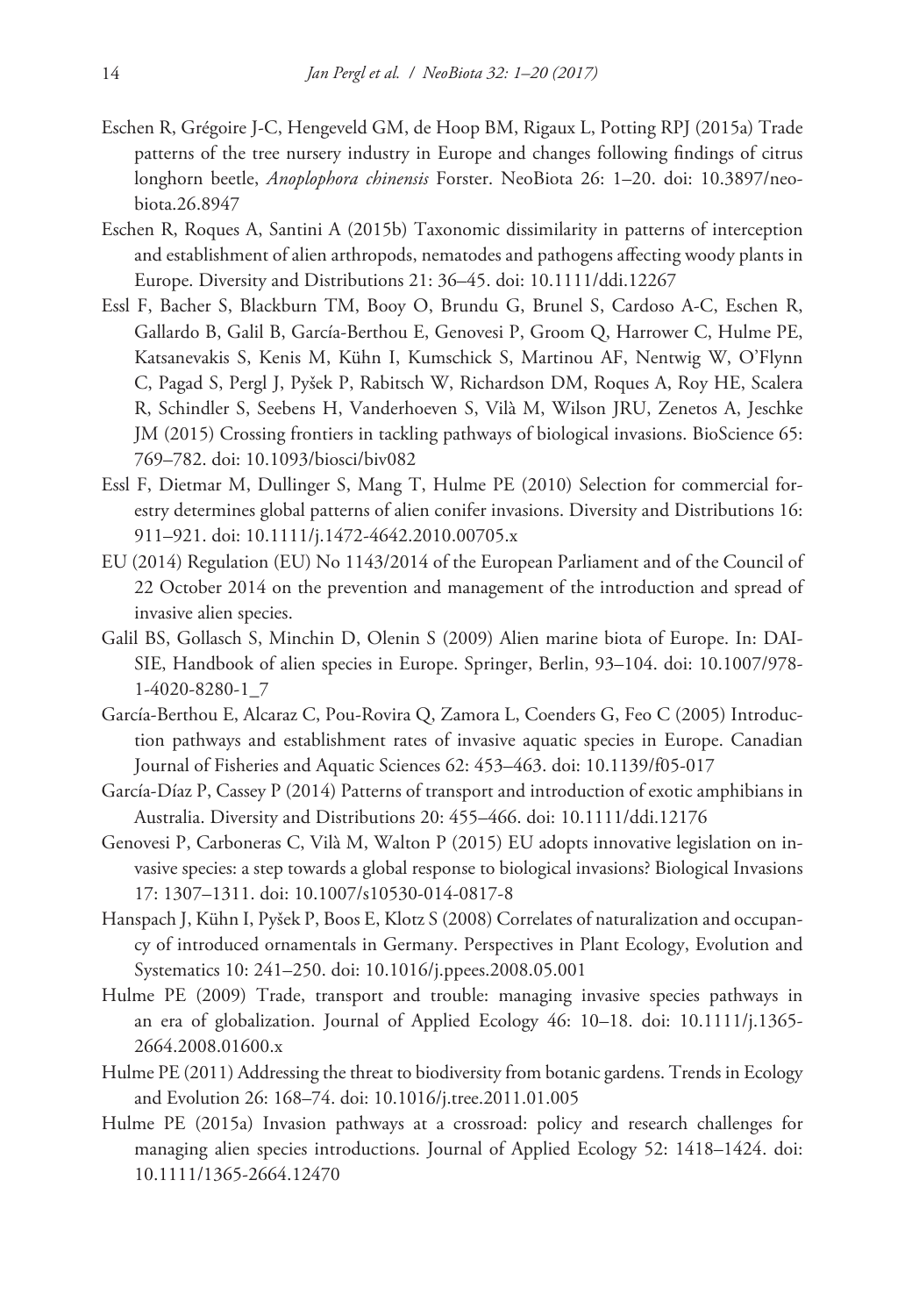- Hulme PE (2015b) Resolving whether botanic gardens are on the road to conservation or a pathway for plant invasions. Conservation Biology 29: 816–824. [doi: 10.1111/cobi.12426](https://doi.org/10.1111/cobi.12426)
- Hulme PE, Bacher S, Kenis M, Klotz S, Kuhn I, Minchin D, Nentwig W, Olenin S, Panov V, Pergl J, Pyšek P, Roques A, Sol D, Solarz W, Vilà M (2008) Grasping at the routes of biological invasions: a framework for integrating pathways into policy. Journal of Applied Ecology 45: 403–414. [doi: 10.1111/j.1365-2664.2007.01442.x](https://doi.org/10.1111/j.1365-2664.2007.01442.x)
- Hulme PE, Bacher S, Kenis M, Kühn I, Pergl J, Pyšek P, Roques A, Vilà M (2016) Blurring alien introduction pathways risks losing the focus on invasive species policy. Conservation Letters. [doi: 10.1111/conl.12262](https://doi.org/10.1111/conl.12262)
- Hulme PE, Pyšek P, Jarošík V, Pergl J, Schaffner U, Vilà M (2013) Bias and error in current knowledge of plant invasions impacts. Trends in Ecology and Evolution 28: 212–218. [doi:](https://doi.org/10.1016/j.tree.2012.10.010) [10.1016/j.tree.2012.10.010](https://doi.org/10.1016/j.tree.2012.10.010)
- Humair F, Humair L, Kuhn F, Kueffer Ch (2015) E-commerce trade in invasive plants. Conservation Biology 29: 1658–1665. [doi: 10.1111/cobi.12579](https://doi.org/10.1111/cobi.12579)
- Jeschke JM (2008) Across islands and continents, mammals are more successful invaders than birds. Diversity and Distributions 14: 913–916. [doi: 10.1111/j.1472-4642.2008.00488.x](https://doi.org/10.1111/j.1472-4642.2008.00488.x)
- Jeschke JM, Bacher S, Blackburn TM, Dick JTA, Essl F, Evans T, Gaertner M, Hulme PE, Kühn I, Mrugała A, Pergl J, Pyšek P, Rabitsch W, Ricciardi A, Richardson DM, Sendek A, Vilà M, Winter M, Kumschick S (2014) Defining the impact of non-native species. Conservation Biology 28: 1188–1194. [doi: 10.1111/cobi.12299](https://doi.org/10.1111/cobi.12299)
- Jeschke JM, Strayer DL (2005) Invasion success of vertebrates in Europe and North America. Proceedings of the National Academy of Sciences of the United States of America 102: 7198–7202. [doi: 10.1073/pnas.0501271102](https://doi.org/10.1073/pnas.0501271102)
- Kaiser BA, Burnett KM (2010) Spatial economic analysis of early detection and rapid response strategies for an invasive species. Resource and Energy Economics 32: 566–585. [doi:](https://doi.org/10.1016/j.reseneeco.2010.04.007) [10.1016/j.reseneeco.2010.04.007](https://doi.org/10.1016/j.reseneeco.2010.04.007)
- Kaluza P, Kölzsch A, Gastner MT, Blasius B (2010) The complex network of global cargo ship movements. Journal of the Royal Society Interface 7: 1093–1103. [doi: 10.1098/](https://doi.org/10.1098/rsif.2009.0495) [rsif.2009.0495](https://doi.org/10.1098/rsif.2009.0495)
- Katsanevakis S, Deriu I, D'Amico F, Nuñes AL, Pelaez Sanchez S, Crocetta F, Arianoutsou M, Bazos I, Christopoulou A, Curto G, Delipetrou P, Kokkoris Y, Panov VE, Rabitsch W, Roques A, Scalera R, Shirley SM, Tricarico E, Vannini A, Zenetos A, Zervou S, Zikos A, Cardoso AC (2015) European Alien Species Information Network (EASIN): supporting European policies and scientific research. Management of Biological Invasions 6: 147–157. [doi: 10.3391/mbi.2015.6.2.05](https://doi.org/10.3391/mbi.2015.6.2.05)
- Kenis M, Auger-Rozenberg MA, Roques A, Timms L, Péré C, Cock MJW, Settele J, Augustin S, Lopez-Vaamonde C (2009) Ecological effects of invasive alien insects. Biological Invasions 11: 21–45. [doi: 10.1007/s10530-008-9318-y](https://doi.org/10.1007/s10530-008-9318-y)
- Kenis M, Bacher S, Baker RHA, Branquart E, Brunel S, Holt J, Hulme PE, MacLeod A, Pergl J, Petter F, Pyšek P, Schrader G, Sissons A, Starfinger U, Schaffner U (2012) New protocols to assess the environmental impact of pests in the EPPO decision support scheme for pest risk analysis. Bulletin OEPP/EPPO Bulletin 46: 21–27. [doi: 10.1111/epp.2527](https://doi.org/10.1111/epp.2527)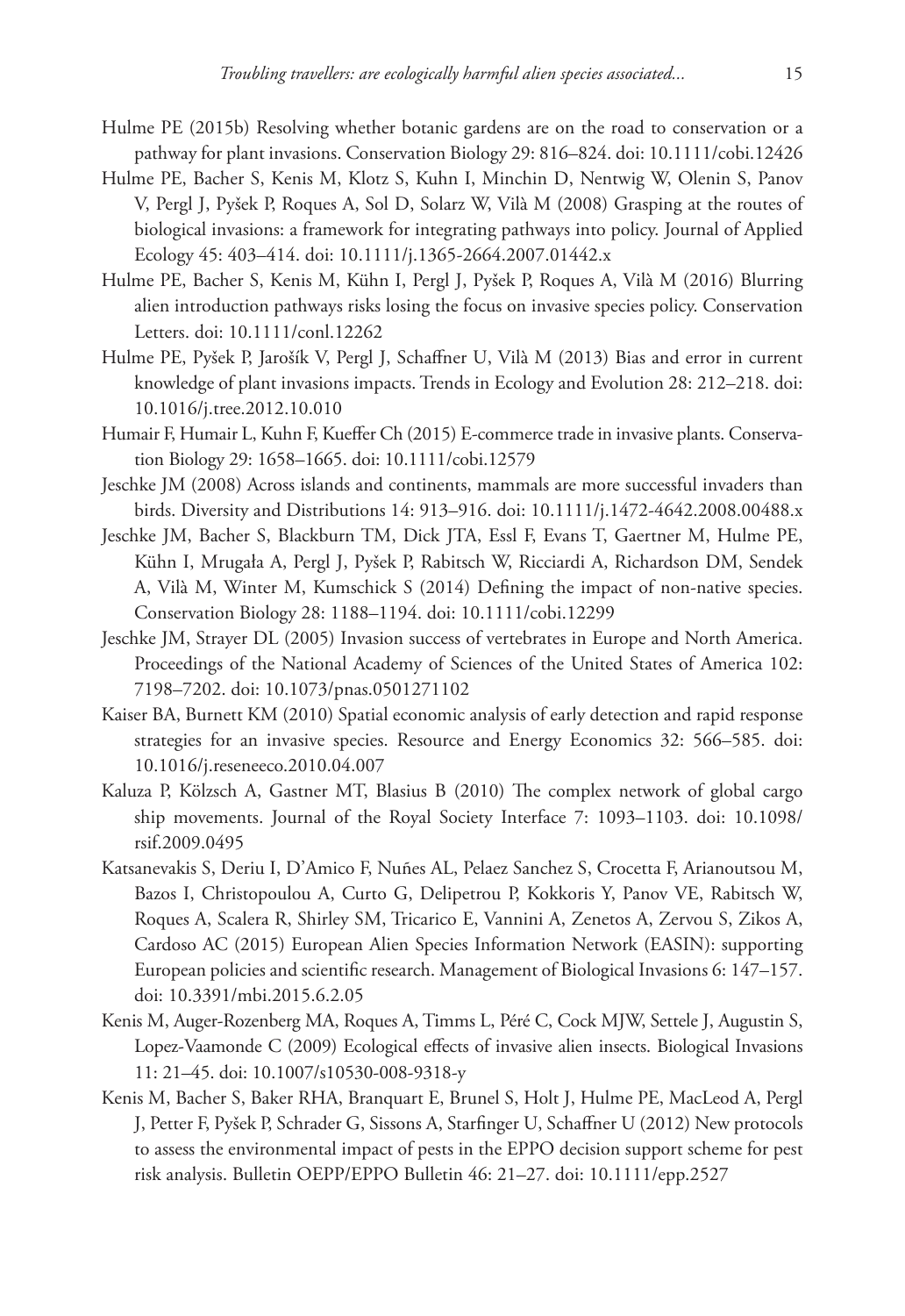- Kikillus KH, Hare KM, Hartley S (2012) Online trading tools as a method of estimating propagule pressure via the pet-release pathway. Biological Invasions 14: 2657–2664. [doi:](https://doi.org/10.1007/s10530-012-0262-5) [10.1007/s10530-012-0262-5](https://doi.org/10.1007/s10530-012-0262-5)
- Kühn I, Klotz S (2003) The alien flora of Germany basics from a new German database. In: Child LE, Brock JH, Brundu G, Prach K, Pyšek P, Wade PM, Williamson M (Eds) Plant invasions: ecological threats and management solutions. Backhuys, Leiden, 89–100.
- Küster EC, Kühn I, Bruelheide H, Klotz S (2008) Trait interactions help explain plant invasion success in the German flora. Journal of Ecology 96: 860–868. [doi: 10.1111/j.1365-](https://doi.org/10.1111/j.1365-2745.2008.01406.x) [2745.2008.01406.x](https://doi.org/10.1111/j.1365-2745.2008.01406.x)
- Kumschick S, Bacher S, Evans T, Marková Z, Pergl J, Pyšek P, Vaes-Petignat S, van der Veer G, Vilà M, Nentwig W (2015a) Comparing impacts of alien plants and animals using a standard scoring system. Journal of Applied Ecology 52: 552–561. [doi: 10.1111/1365-](https://doi.org/10.1111/1365-2664.12427) [2664.12427](https://doi.org/10.1111/1365-2664.12427)
- Kumschick S, Gaertner M, Vilà M, Essl F, Jeschke JM, Pyšek P, Ricciardi A, Bacher S, Blackburn TM, Dick JTA, Evans T, Hulme PE, Kühn I, Mrugała A, Pergl J, Rabitsch W, Richardson DM, Sendek A, Winter M (2015b) Ecological impacts of alien species: quantification, scope, caveats, and recommendations. BioScience 65: 55–63. [doi: 10.1093/biosci/biu193](https://doi.org/10.1093/biosci/biu193)
- Kumschick S, Nentwig W (2011) Some alien birds have as severe an impact as the most effectual alien mammals in Europe. Biological Conservation 143: 2757–2762. [doi: 10.1016/j.](https://doi.org/10.1016/j.biocon.2010.07.023) [biocon.2010.07.023](https://doi.org/10.1016/j.biocon.2010.07.023)
- Lee JE, Chown SL (2009) Breaching the dispersal barrier to invasion: quantification and management. Ecological Applications 19: 1944–1959. [doi: 10.1890/08-2157.1](https://doi.org/10.1890/08-2157.1)
- Leung B, Lodge DM, Finnoff D, Shogren JF, Lewis M, Lamberti G (2002) An ounce of prevention or a pound of cure: bioeconomic risk analysis of invasive species. Proceedings of the Royal Society of London B 269: 2407–2413. [doi: 10.1098/rspb.2002.2179](https://doi.org/10.1098/rspb.2002.2179)
- Liebhold A, Brockerhoff E, Garrett L, Parke J, Britton K (2012) Live plant imports: the major pathway for the forest insect and pathogen invasions of the US. Frontiers in Ecology and the Environment 10: 135–143. [doi: 10.1890/110198](https://doi.org/10.1890/110198)
- Maceda-Veiga A, Escribano-Alacid J, de Sostoa A, García-Berthou E (2013) The aquarium trade as a potential source of fish introductions in southwestern Europe. Biological Invasions 15: 2707–2716. [doi: 10.1007/s10530-013-0485-0](https://doi.org/10.1007/s10530-013-0485-0)
- Mack R, Erneberg M (2002) The United States naturalized flora: largely the product of deliberate introductions. Annals of the Missouri Botanical Garden 89: 176–189. [doi:](https://doi.org/10.2307/3298562) [10.2307/3298562](https://doi.org/10.2307/3298562)
- Meyerson LA, Reaser JK (2003) Bioinvasions, bioterrorism, and biosecurity. Frontiers in Ecology and the Environment 1: 307–314. [doi: 10.2307/3868091](https://doi.org/10.2307/3868091)
- Minchin D, Cook EJ, Clark PF (2013) Alien species in British brackish and marine waters. Aquatic Invasions 8: 3–19. [doi: 10.3391/ai.2013.8.1.02](https://doi.org/10.3391/ai.2013.8.1.02)
- Mizrahi G, Shemesh E, van Ofwegen L, Tchernov D (2015) First record of *Aequorea macrodactyla* (Cnidaria, Hydrozoa) from the Israeli coast of the eastern Mediterranean Sea, an alien species indicating invasive pathways. NeoBiota 26: 55–70. [doi: 10.3897/neobiota.26.8278](https://doi.org/10.3897/neobiota.26.8278)
- Nentwig W (2007) Pathways in animal invasions. In: Nentwig W (Ed.) Biological invasions. Springer, Berlin Heidelberg, 11–27. [doi: 10.1007/978-3-540-36920-2\\_2](https://doi.org/10.1007/978-3-540-36920-2_2)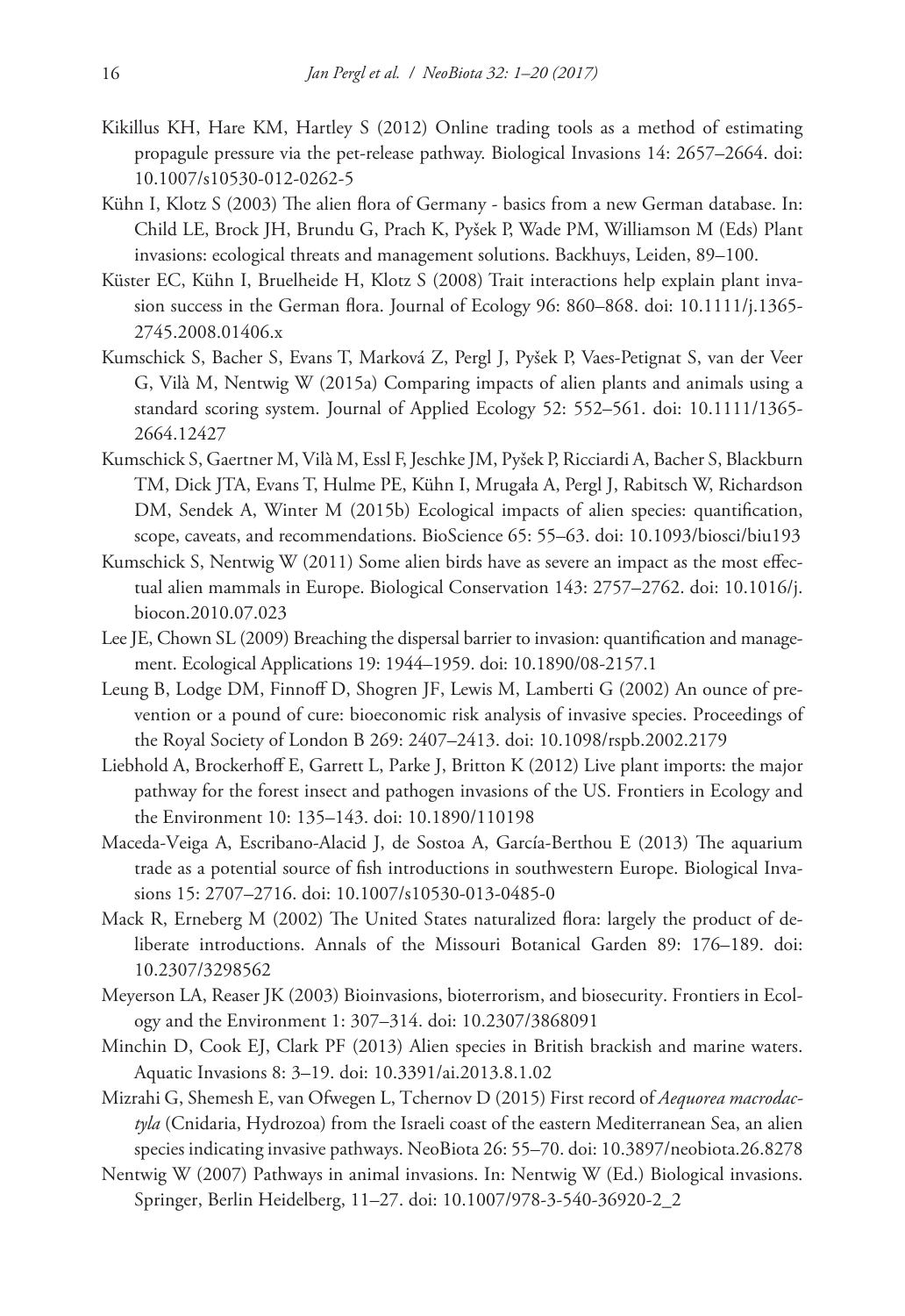- Nentwig W (2015) Introduction, establishment rate, pathways and impact of spiders alien to Europe. Biological Invasions 17: 2757–2778. [doi: 10.1007/s10530-015-0912-5](https://doi.org/10.1007/s10530-015-0912-5)
- Nentwig W, Bacher S, Pyšek P, Vilà M, Kumschick S (2016) The generic impact scoring system (GISS): a standardized tool to quantify the impacts of alien species. Environmental Monitoring and Assessment 188: 315. [doi: 10.1007/s10661-016-5321-4](https://doi.org/10.1007/s10661-016-5321-4)
- Nentwig W, Kühnel E, Bacher S (2010) A generic impact-scoring system applied to alien mammals in Europe. Conservation Biology 24: 302–311. [doi: 10.1111/j.1523-1739.2009.01289.x](https://doi.org/10.1111/j.1523-1739.2009.01289.x)
- Nuñes AL, Tricarico E, Panov VE, Cardoso AC, Katsanevakis S (2015) Pathways and gateways of freshwater invasions in Europe. Aquatic Invasions 10: 359–370. [doi: 10.3391/ai.2015.10.4.01](https://doi.org/10.3391/ai.2015.10.4.01)
- Osyczka P, Mleczko P, Karasiński D, Chlebicki A (2012) Timber transported to Antarctica: a potential and undesirable carrier for alien fungi and insects. Biological Invasions 14: 15–20. [doi: 10.1007/s10530-011-9991-0](https://doi.org/10.1007/s10530-011-9991-0)
- Padilla DK, Williams SL (2004) Beyond ballast water: aquarium and ornamental trades as sources of invasive species in aquatic ecosystems. Frontiers in Ecology and the Environment 2: 131–138. [doi: 10.1890/1540-9295\(2004\)002\[0131:BBWAAO\]2.0.CO;2](https://doi.org/10.1890/1540-9295(2004)002%5B0131:BBWAAO%5D2.0.CO;2)
- Pergl J, Nentwig W, Winter M, Bacher S, Essl F, Genovesi P, Hulme PE, Jarošík V, Kühn I, Pyšek P, Roques A, Roy D, Vilà M, Roy H (2012) Progress on DAISIE: alien species inventories in Europe updated. In: Neobiota 2012, 7th European Conference on Biological Invasions, Pontevedra, Spain, 12–14 Sept 2012.
- Pergl J, Sádlo J, Petřík P, Danihelka J, Chrtek J Jr, Hejda M, Moravcová L, Perglová I, Štajerová K, Pyšek P (2016a) Dark side of the fence: ornamental plants as a source of wild-growing flora in the Czech Republic. Preslia 88: 163–184.
- Pergl J, Sádlo J, Petrusek A, Laštůvka Z, Musil J, Perglová I, Šanda R, Šefrová H, Šíma J, Vohralík V, Pyšek P (2016b) Black, Grey and Watch Lists of alien species in the Czech Republic based on environmental impacts and management strategy. NeoBiota 28: 1–37. [doi: 10.3897/neobiota.28.4824](https://doi.org/10.3897/neobiota.28.4824)
- Pyšek P, Jarošík V, Hulme PE, Kühn I, Wild J, Arianoutsou M, Bacher S, Chiron F, Didžiulis V, Essl F, Genovesi P, Gherardi F, Hejda M, Kark S, Lambdon PW, Desprez-Loustau A-M, Nentwig W, Pergl J, Poboljšaj K, Rabitsch W, Roques A, Roy DB, Shirley S, Solarz W, Vilà M, Winter M (2010) Disentangling the role of environmental and human pressures on biological invasions across Europe. Proceedings of the National Academy of Sciences of the United States of America 107: 12157–12162. [doi: 10.1073/pnas.1002314107](https://doi.org/10.1073/pnas.1002314107)
- Pyšek P, Jarošík V, Pergl J (2011) Alien plants introduced by different pathways differ in invasion success: unintentional introductions as greater threat to natural areas? PLoS ONE 6: e24890. [doi: 10.1371/journal.pone.0024890](https://doi.org/10.1371/journal.pone.0024890)
- Pyšek P, Křivánek M, Jarošík V (2009) Planting intensity, residence time, and species traits determine invasion success of alien woody species. Ecology 90: 2734–2744. [doi: 10.1890/08-](https://doi.org/10.1890/08-0857.1) [0857.1](https://doi.org/10.1890/08-0857.1)
- R Core Team (2015) R: A language and environment for statistical computing. R Foundation for Statistical Computing, Vienna, Austria.<http://www.R-project.org/>
- Rabitsch W, Genovesi P, Scalera R, Biała K, Josefsson M, Essl F (2016) Developing and testing alien species indicators for Europe. Journal for Nature Conservation 29: 89–96. [doi:](https://doi.org/10.1016/j.jnc.2015.12.001) [10.1016/j.jnc.2015.12.001](https://doi.org/10.1016/j.jnc.2015.12.001)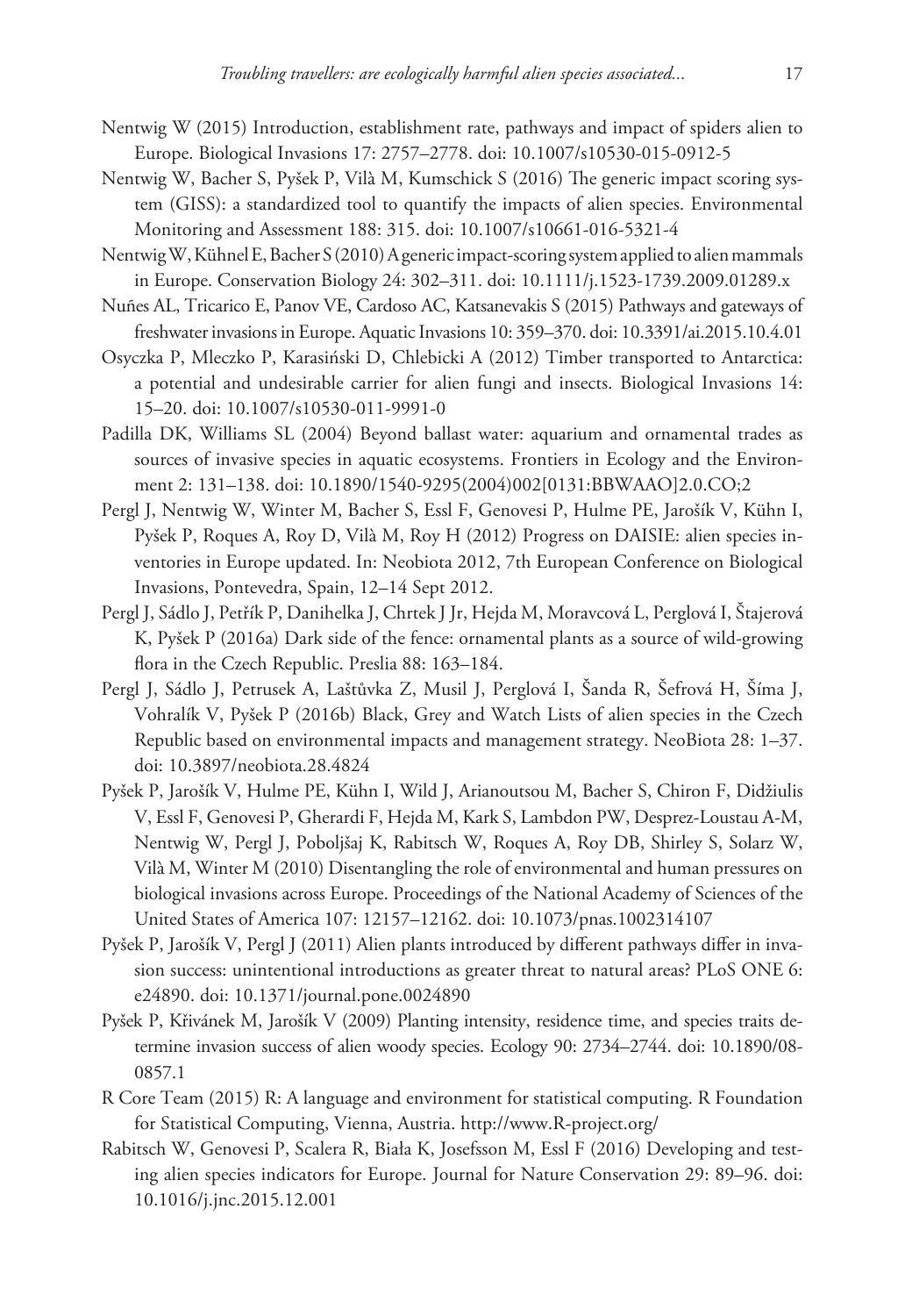- Řehák J, Řeháková B (1986) Analýza kategorizovaných dat v sociologii [Analysis of categorical data in sociology]. Academia, Praha.
- Roques A (2010) Alien forest insects in a warmer world and a globalized economy: impacts of changes in trade, tourism and climate on forest biosecurity. New Zealand Journal of Forestry Science 40: S77–S94.
- Rossinelli S, Bacher S (2015) Higher establishment success in specialized parasitoids: support for the existence of trade-offs in the evolution of specialization. Functional Ecology 29: 277–284. [doi: 10.1111/1365-2435.12323](https://doi.org/10.1111/1365-2435.12323)
- Roy HE, Adriaens T, Isaac NJB, Kenis M, Onkelinx T, San Martin G, Brown PMJ, Hautier L, Poland R, Roy DB, Comont R, Eschen R, Frost R, Zindel R, Van Vlaenderen J, Nedvěd O, Ravn HP, Grégoire J-C, de Biseau J-C, Maes D (2012) Invasive alien predator causes rapid declines of native European ladybirds. Diversity and Distribution 18: 717–725. [doi:](https://doi.org/10.1111/j.1472-4642.2012.00883.x) [10.1111/j.1472-4642.2012.00883.x](https://doi.org/10.1111/j.1472-4642.2012.00883.x)
- Roy HE, Brown PMJ, Adriaens T et al. (2016) The harlequin ladybird, *Harmonia axyridis*: global perspectives on invasion history and ecology. Biological Invasions 18: 997–1044. [doi: 10.1007/s10530-016-1077-6](https://doi.org/10.1007/s10530-016-1077-6)
- Roy HE, Hesketh H, Purse BV, Eilenberg J, Santini A, Scalera R, Stentiford GD, Adriaens T, Bacela-Spychalska K, Bass D, Beckmann K, Bessell P, Bojko J, Booy O, Cardoso AC, Essl F, Groom Q, Harrower C, Kleespies R, Martinou AF, van Oers MM, Peeler EJ, Pergl J, Rabitsch W, Roques A, Schaffner F, Schindler S, Schmidt BR, Schonrogge K, Smith J, Solarz W, Stewart A, Stroo A, Tricarico E, Vannini A, Vilà M, Woodward S, Wynns AA, Dunn AM (2016) Alien pathogens on the Horizon: opportunities for predicting their threat to wildlife. Conservation Letters (in press). [doi: 10.1111/conl.12297](https://doi.org/10.1111/conl.12297)
- Roy HE, Preston CD, Harrower CA, Rorke SL, Noble D, Sewell J, Walker K, Marchant J, Seeley B, Bishop J, Jukes A, Musgrove A, Pearman D (2014) GB Non-native Species Information Portal: documenting the arrival of non-native species in Britain. Biological Invasions 16: 2495–2505. [doi: 10.1007/s10530-014-0687-0](https://doi.org/10.1007/s10530-014-0687-0)
- Rumlerová Z, Vilà M, Pergl J, Nentwig W, Pyšek P (2016) Scoring environmental and socioeconomic impacts of alien plants invasive in Europe. Biological Invasions 18(12): 3697– 3711. [doi: 10.1007/s10530-016-1259-2](https://doi.org/10.1007/s10530-016-1259-2)
- Smith LL, Allen DJ, Barney J (2015) The thin green line: sustainable bioenergy feedstocks or invaders in waiting. NeoBiota 25: 47–71. [doi: 10.3897/neobiota.25.8613](https://doi.org/10.3897/neobiota.25.8613)
- Vaes-Petignat S, Nentwig W (2014) Environmental and economic impact of alien terrestrial arthropods in Europe. NeoBiota 22: 23–42. [doi: 10.3897/neobiota.22.6620](https://doi.org/10.3897/neobiota.22.6620)
- Van Wilgen NJ, Wilson JRU, Elith J, Wintle BA, Richardson DM (2010) Alien invaders and reptile traders: what drives the live animal trade in South Africa? Animal Conservation 13: 24–32. [doi: 10.1111/j.1469-1795.2009.00298.x](https://doi.org/10.1111/j.1469-1795.2009.00298.x)
- Vilà M, Basnou C, Pyšek P, Josefsson M, Genovesi P, Gollasch S, Nentwig W, Olenin S, Roques A, Roy D, Hulme PE, DAISIE partners (2010) How well do we understand the impacts of alien species on ecological services? A pan-European cross-taxa assessment. Frontiers in Ecology and the Environment 8: 135–144. [doi: 10.1890/080083](https://doi.org/10.1890/080083)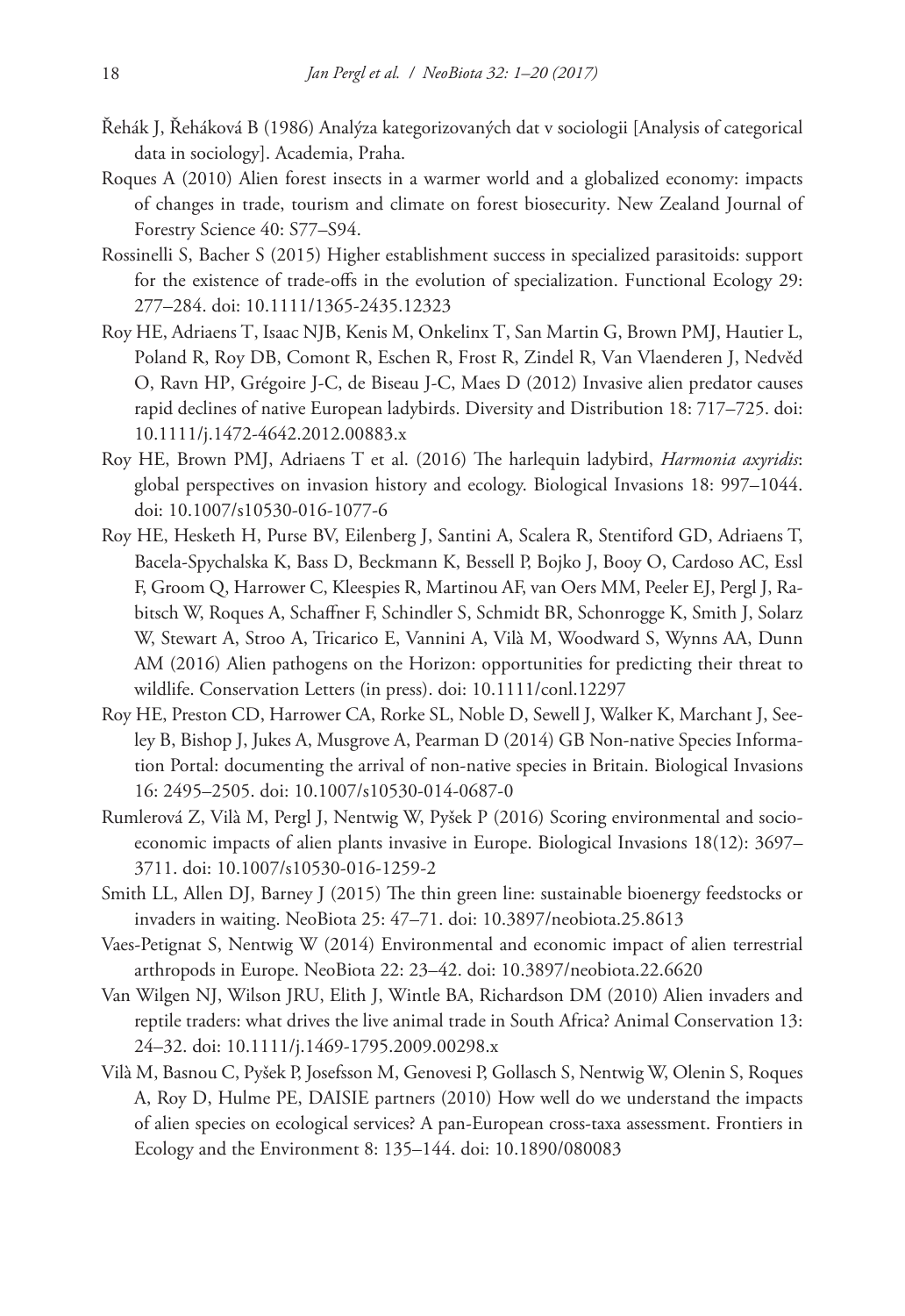- Wilson JRU, Dormontt EE, Prentis PJ, Lowe AJ, Richardson DM (2009) Something in the way you move: dispersal pathways affect invasion success. Trends in Ecology and Evolution 24: 136–144. [doi: 10.1016/j.tree.2008.10.007](https://doi.org/10.1016/j.tree.2008.10.007)
- Wittenberg R, Cock MJW (2001) Invasive alien species: a toolkit of best prevention and management practices. CABI. [doi: 10.1079/9780851995694.0000](https://doi.org/10.1079/9780851995694.0000)

## **Electronic appendix**

A large number of possible combinations between pairs of individual pathways and a low number of observed species with particular pathway combinations prevented rigorous statistical testing of differences in the role of multiple pathways among taxonomic groups. Nevertheless, there was a clear trend for fishes, mammals and plants that the highest proportion of multiple pathways was associated with release and escape (intentional introductions). For terrestrial invertebrates, the highest proportion was found for the combinations "corridor and stowaways" (unintentional introductions with traded goods and their vectors without any biological meaning for the introduced species) (Table 3).

Generally, the patterns were highly taxon-specific. In fishes, most multiple pathways are associated with unaided spread. For terrestrial invertebrates where the very dominant pathway is contaminant – unaided pathway, multiple pathways are limited in frequency (Table 3). For mammals, also only few records were available and therefore only three combinations are covered, all showing high importance of intentional release and unintentional unaided spread. In plants, the combinations of several pathways are mostly associated with escape.